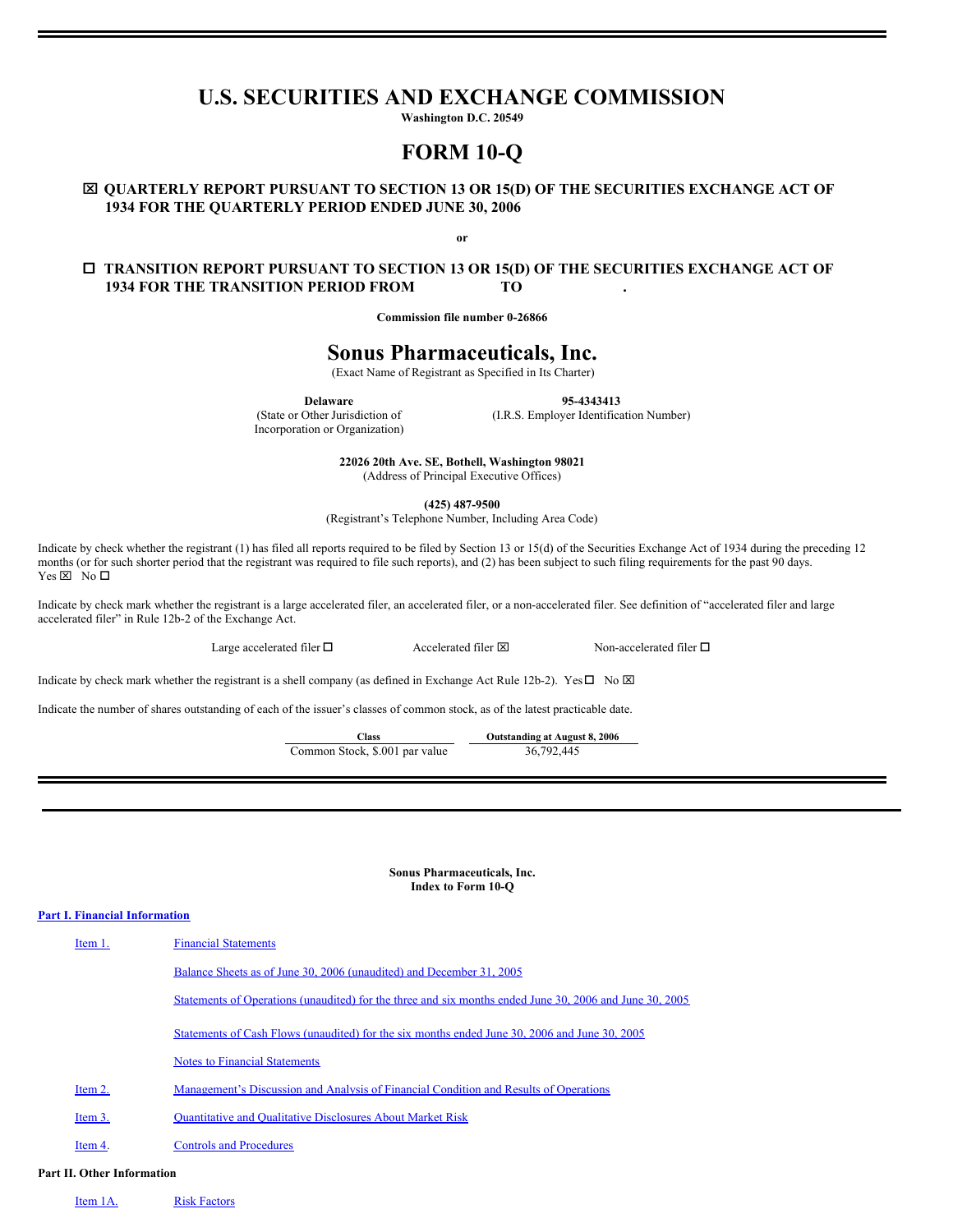# [Item](#page-17-0) 4. [Submission](#page-17-0) of Matters to a Vote of Security Holders

[Item](#page-17-1) 6. [Exhibits](#page-17-1)

Items 1, 2, 3, and 5 are not applicable and therefore have been omitted.

2

# <span id="page-1-1"></span><span id="page-1-0"></span>**Part I. Financial Information**

# **Item 1. Financial Statements**

## <span id="page-1-2"></span>**Sonus Pharmaceuticals, Inc. Balance Sheets**

|                                                                                                                          | <b>June 30,</b><br>2006<br>(unaudited) |              | December 31,<br>2005 |
|--------------------------------------------------------------------------------------------------------------------------|----------------------------------------|--------------|----------------------|
| <b>Assets</b>                                                                                                            |                                        |              |                      |
| Current assets:                                                                                                          |                                        |              |                      |
| Cash and cash equivalents                                                                                                | $\mathbb{S}$<br>67,049,118             | $\mathbb{S}$ | 49, 317, 845         |
| Accounts receivable from Schering AG                                                                                     | 9,688,138                              |              | 7,056,640            |
| Other current assets                                                                                                     | 152,173                                |              | 341,787              |
| Total current assets                                                                                                     | 76,889,429                             |              | 56,716,272           |
| Equipment, furniture and leasehold improvements, net                                                                     | 1,109,460                              |              | 1,006,403            |
| Long term receivable from Schering AG                                                                                    |                                        |              | 87,500               |
| Other assets                                                                                                             | 88,068                                 |              | 103,739              |
|                                                                                                                          |                                        |              |                      |
| Total assets                                                                                                             | S<br>78,086,957                        | S.           | 57,913,914           |
| <b>Liabilities and Stockholders' Equity</b>                                                                              |                                        |              |                      |
| <b>Current liabilities:</b>                                                                                              |                                        |              |                      |
| Accounts payable                                                                                                         | \$<br>1,389,245                        | S            | 1,260,513            |
| Accrued expenses                                                                                                         | 7,340,511                              |              | 4,407,844            |
| Accounts payable to Schering AG                                                                                          | 188,000                                |              |                      |
| Deferred revenue from Schering AG                                                                                        | 5,545,919                              |              | 5,545,920            |
| Current portion of lease obligations                                                                                     | 28,809                                 |              | 27,410               |
| Total current liabilities                                                                                                | 14,492,484                             |              | 11,241,687           |
| Deferred revenue from Schering AG, less current portion                                                                  | 8,313,654                              |              | 11,086,612           |
| Lease obligations, less current portion                                                                                  |                                        |              | 14,763               |
| Other liabilities                                                                                                        | 275,044                                |              | 307,060              |
| Commitments and contingencies                                                                                            |                                        |              |                      |
| Stockholders' equity:                                                                                                    |                                        |              |                      |
| Preferred stock; \$.001 par value; 5,000,000 authorized; no shares issued or outstanding                                 |                                        |              |                      |
| Common stock; \$.001 par value; 75,000,000 shares authorized, 36,792,445 and 30,565,746 shares issued and outstanding at |                                        |              |                      |
| June 30, 2006 and December 31, 2005, respectively                                                                        | 153,424,681                            |              | 123,443,666          |
| Accumulated deficit                                                                                                      | (98, 433, 061)                         |              | (88, 187, 373)       |
| Accumulated other comprehensive loss                                                                                     | 14,155                                 |              | 7,499                |
| Total stockholders' equity                                                                                               | 55,005,775                             |              | 35, 263, 792         |
| Total liabilities and stockholders' equity                                                                               | \$<br>78,086,957                       | \$           | 57,913,914           |

See accompanying notes.

# <span id="page-1-3"></span>3

# **Sonus Pharmaceuticals, Inc. Statements of Operations (Unaudited) Three Months Ended June 30, Six Months Ended June 30, 2006 2005 2006 2005** Revenue: Collaboration revenue from Schering AG  $\qquad \qquad$  \$ 7,513,588 \$  $\qquad -$  \$ 11,567,205 \$ Operating expenses: Research and development<br>
Research and development<br>
Research and administrative 1,887,596 1,295,690 1,295,690 3,655,918 3,038,636 General and administrative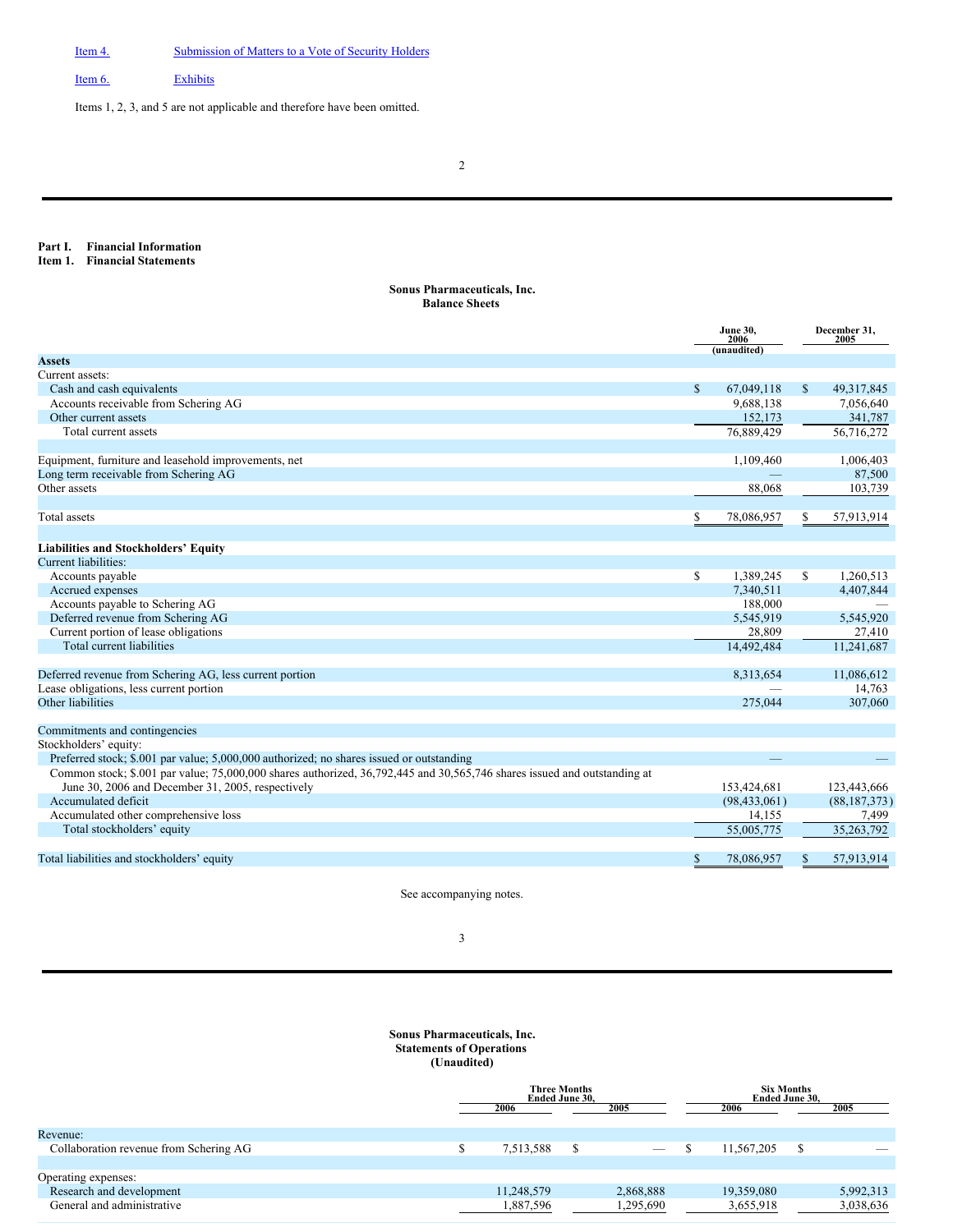| Total operating expenses                                           | 13, 136, 175 |   | 4,164,578   |            | 23,014,998     |      | 9,030,949   |
|--------------------------------------------------------------------|--------------|---|-------------|------------|----------------|------|-------------|
|                                                                    |              |   |             |            |                |      |             |
| Operating loss                                                     | (5,622,587)  |   | (4,164,578) |            | (11, 447, 793) |      | (9,030,949) |
|                                                                    |              |   |             |            |                |      |             |
| Other income (expense):                                            |              |   |             |            |                |      |             |
| Other income (expense)                                             | (48,041)     |   |             |            | (48,041)       |      | 4,160       |
| Interest income                                                    | 736,039      |   | 75,546      |            | 1,251,979      |      | 165,045     |
| Interest expense                                                   | (833)        |   | (1,717)     |            | (1, 833)       |      | (4,342)     |
|                                                                    |              |   |             |            |                |      |             |
| Total other income, net                                            | 687,165      |   | 73,829      |            | 1,202,105      |      | 164,863     |
|                                                                    |              |   |             |            |                |      |             |
| Net loss                                                           | (4,935,422)  |   | (4,090,749) |            | (10, 245, 688) |      | (8,866,086) |
|                                                                    |              |   |             |            |                |      |             |
| Basic and diluted net loss per share                               | \$<br>(0.14) | S | (0.19)      | $^{\circ}$ | (0.31)         | - \$ | (0.41)      |
| Shares used in computation of basic and diluted net loss per share | 34,694,553   |   | 21,376,593  |            | 32,657,715     |      | 21.365.230  |
|                                                                    |              |   |             |            |                |      |             |

See accompanying notes.

# <span id="page-2-0"></span>4

#### **Sonus Pharmaceuticals, Inc. Statements of Cash Flows (Unaudited)**

|                                                                                       | <b>Six Months Ended June 30.</b> |    |             |
|---------------------------------------------------------------------------------------|----------------------------------|----|-------------|
|                                                                                       | 2006                             |    | 2005        |
| <b>Operating activities:</b><br>Net loss                                              | \$<br>(10, 245, 688)             | S  | (8,866,086) |
| Adjustments to reconcile net loss to net cash used in operating activities:           |                                  |    |             |
| Depreciation                                                                          | 281,288                          |    | 324,756     |
| Non-cash stock-based compensation                                                     | 1,047,590                        |    |             |
| Amortization (accretion) related to cash equivalent/marketable securities             | 6,656                            |    | 3,462       |
| Gain on sale of capital equipment                                                     |                                  |    | (689)       |
|                                                                                       |                                  |    | (4,160)     |
| Changes in operating assets and liabilities:                                          |                                  |    |             |
| Accounts receivable from Schering AG                                                  | (2,631,498)                      |    |             |
| Other current assets                                                                  | 189,614                          |    | 273,238     |
| Long term receivable from Schering AG                                                 | 87,500                           |    |             |
| Other long term assets                                                                | 15,671                           |    |             |
| Accounts payable                                                                      | 128,732                          |    | (752,081)   |
| Accrued expenses                                                                      | 2,932,667                        |    | (150, 135)  |
| Accounts payable to Schering AG                                                       | 188,000                          |    |             |
| Deferred revenue from Schering AG                                                     | (2,772,959)                      |    |             |
| Other liabilities                                                                     | (32,016)                         |    | (32,016)    |
| Net cash used in operating activities                                                 | (10, 804, 443)                   |    | (9,203,711) |
| <b>Investing activities:</b>                                                          |                                  |    |             |
| Purchases of capital equipment and leasehold improvements                             | (384, 345)                       |    | (82, 829)   |
| Proceeds from sale of capital equipment                                               |                                  |    | 4,160       |
| Proceeds from sales of marketable securities                                          |                                  |    | 2,695,968   |
| Proceeds from maturities of marketable securities                                     |                                  |    |             |
|                                                                                       |                                  |    | 8,952,000   |
| Net cash (used in) provided by investing activities                                   | (384, 345)                       |    | 11,569,299  |
| <b>Financing activities:</b>                                                          |                                  |    |             |
| Proceeds from issuance of common stock under equity financings, net of issuance costs | 28,559,245                       |    |             |
| Proceeds from exercise of common stock warrants                                       | 301,330                          |    |             |
| Proceeds from issuance of common stock under employee benefit plans                   | 72,850                           |    | 123,058     |
| Payments on lease obligations                                                         | (13, 364)                        |    | (65, 730)   |
| Net cash provided by financing activities                                             | 28,920,061                       |    | 57,328      |
|                                                                                       |                                  |    |             |
| Change in cash and cash equivalents for the period                                    | 17,731,273                       |    | 2,422,916   |
| Cash and cash equivalents at beginning of period                                      | 49,317,845                       |    | 416,847     |
| Total cash and cash equivalents                                                       | \$<br>67,049,118                 | \$ | 2,839,763   |
|                                                                                       |                                  |    |             |
| Supplemental cash flow information:                                                   |                                  |    |             |
| Interest paid                                                                         | \$<br>1,833                      | S  | 4.342       |

See accompanying notes.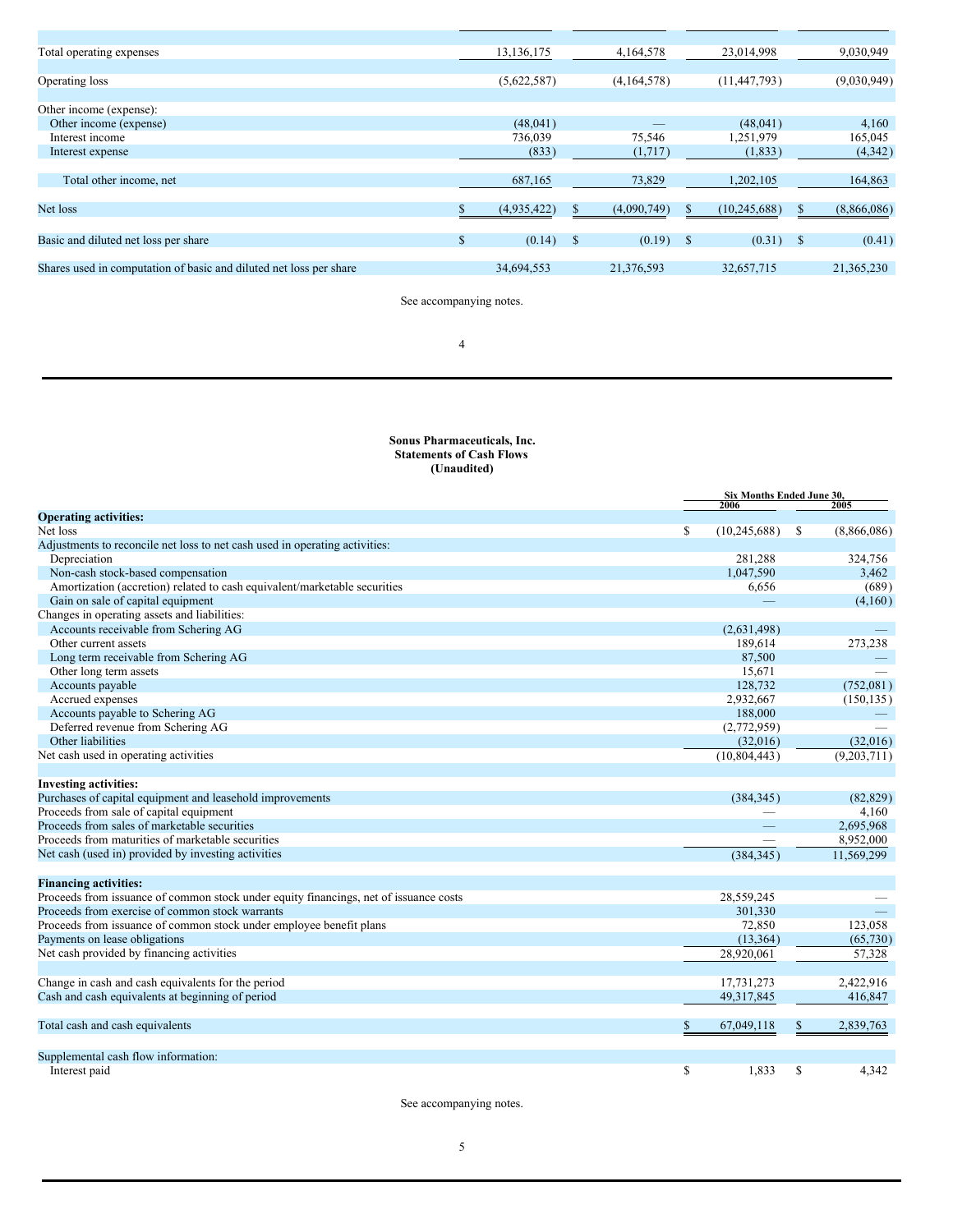# <span id="page-3-0"></span>**1. Basis of Presentation**

The unaudited financial statements have been prepared in accordance with generally accepted accounting principles for interim financial information and with the instructions to Form 10-Q. Accordingly, they do not include all of the information and footnotes required to be presented for complete financial statements. The accompanying financial statements reflect all adjustments (consisting only of normal recurring items) which are, in the opinion of management, necessary for a fair presentation of the results for the interim periods presented. The accompanying Balance Sheet at December 31, 2005 has been derived from audited financial statements included in the Company's Annual Report on Form 10-K for the year then ended. The financial statements and related disclosures have been prepared with the assumption that users of the interim financial information have read or have access to the audited financial statements for the preceding fiscal year. Accordingly, these financial statements should be read in conjunction with the audited financial statements and the related notes thereto included in the Annual Report on Form 10-K for the year ended December 31, 2005 and filed with the Securities and Exchange Commission on March 16, 2006. Certain prior year amounts have been reclassified to conform to the 2006 presentation.

#### *Recent Accounting Pronouncements*

On July 13, 2006, the FASB issued final Interpretation No. 48, Accounting for Uncertainty in Income Taxes (FIN 48). FIN 48 is effective for fiscal years beginning after December 15, 2006 and addresses minimum required thresholds for recognition of tax positions in the financial statements when uncertainty is present. As the Company provides a full valuation allowance for its tax positions, the adoption of FIN 48 is not expected to have a material impact on our financial statements.

#### **2. Collaboration and License Agreement with Schering AG**

On October 17, 2005, the Company entered into a Collaboration and License Agreement with Schering AG, a German corporation, pursuant to which, among other things, the Company granted Schering an exclusive, worldwide license to its TOCOSOL Paclitaxel anti-cancer product candidate (the "Product"). With respect to the Product, Schering paid Sonus an upfront license fee of \$20 million and pays Sonus for research and development services performed equal to 50% of eligible Product research and development costs. In addition, Schering may pay Sonus (i) product milestone payments of up to \$132 million upon the achievement of certain U.S., European Union and Japanese clinical and regulatory milestones, (ii) sales milestone payments of up to \$35 million upon the achievement of certain annual worldwide net sales, and (iii) upon commercialization, royalties ranging between 15-30% of annual net sales in the U.S., with the exact percentage to be determined based on the achievement of certain annual net sales thresholds, and royalties equal to 15% of the annual net sales outside the U.S. The parties have agreed to a development program consisting of the ongoing Phase 3 pivotal trial in metastatic breast cancer, and trials to support launch of the Product and planned trials for additional indications. The Company has retained an option to exercise co-promotion rights in the U.S. and has also granted Schering the right of first negotiation on the novel Camptothecin molecule Sonus is currently developing. In connection with the Collaboration and Licensing Agreement, the Company and an affiliate of Schering entered into a Securities Purchase Agreement whereby the Company sold 3,900,000 shares of common stock for an aggregate of \$15.7 million and warrants to purchase 975,000 shares of common stock for an aggregate purchase price of \$122,000.

| I<br>I<br>۰, |  |
|--------------|--|

During the six month period ended June 30, 2006, the Company recognized revenue of \$2.8 million as amortization of the upfront license fee and an additional \$8.8 million related to research and development services performed for the Phase 3 trial for TOCOSOL Paclitaxel and related drug supply and manufacturing costs. During the second quarter of 2006, Schering and the Company clarified certain provisions of the Collaboration and License Agreement. In conjunction with this clarification, the Company will bill Schering approximately \$1.2 million in charges that were previously incurred by the Company as research and development expenses in the first quarter of 2006. This additional billing was recorded as revenue in the financial statements for the three month period ended June 30, 2006. The Company expects to recognize revenue related to amortization of the upfront fee and cost reimbursements through the end of the development period which is currently estimated as the end of 2008. The estimated development period represents the currently estimated date for FDA approval assuming no further research is required and the results of the Phase 3 trial successfully meet its endpoints. As the full clinical development program for TOCOSOL Paclitaxel, including other potential indications and geographic locations is still being finalized in collaboration with Schering AG, we cannot estimate the total costs or expected reimbursements at this time. The Company reduced the revenue to be recognized over the development period related to the \$20 million upfront license payment by \$2.3 million. This represented the excess fair value of the warrants purchased by an affiliate of Schering above the amount paid in connection with its equity investment in Sonus. This adjustment was made because both the equity investment and the upfront payment were considered to be a single unit of accounting. As of June 30, 2006, the Company had \$13.8 million in deferred revenue related to the unamortized upfront payment (net of the adjustment for the warrant valuation) as well as \$9.7 million in receivables from Schering AG on its balance sheet.

# **3. Accrued Expenses**

Accrued expenses consist of the following:

|                        | <b>June 30.</b><br>2006 | December 31.<br>2005 |
|------------------------|-------------------------|----------------------|
| Clinical trials        | \$5,851,146             | \$2.224,447          |
| Product manufacturing  | 526,030                 | 438.332              |
| Compensation           | 715.343                 | 1.455.329            |
| Other                  | 247,992                 | 289.736              |
| Total accrued expenses | \$7.340.511             | \$4,407,844          |

# **4. Comprehensive Income (Loss)**

| Three months ended June 30. |              |             |  |              |      |                           |  |
|-----------------------------|--------------|-------------|--|--------------|------|---------------------------|--|
| 2006                        | 2005<br>2006 |             |  |              | 2005 |                           |  |
| (4.935.422)                 |              | (4.090.749) |  | (10.245.688) |      | (8.866.086)               |  |
| 4.239                       |              | 3.598       |  | 6.656        |      | 20,808                    |  |
| (4.931)<br>183              |              | (4.077      |  | (10.239.032) |      | (8,845,278)               |  |
|                             |              |             |  |              |      | Six months ended June 30. |  |

#### **5. Stockholders' Equity**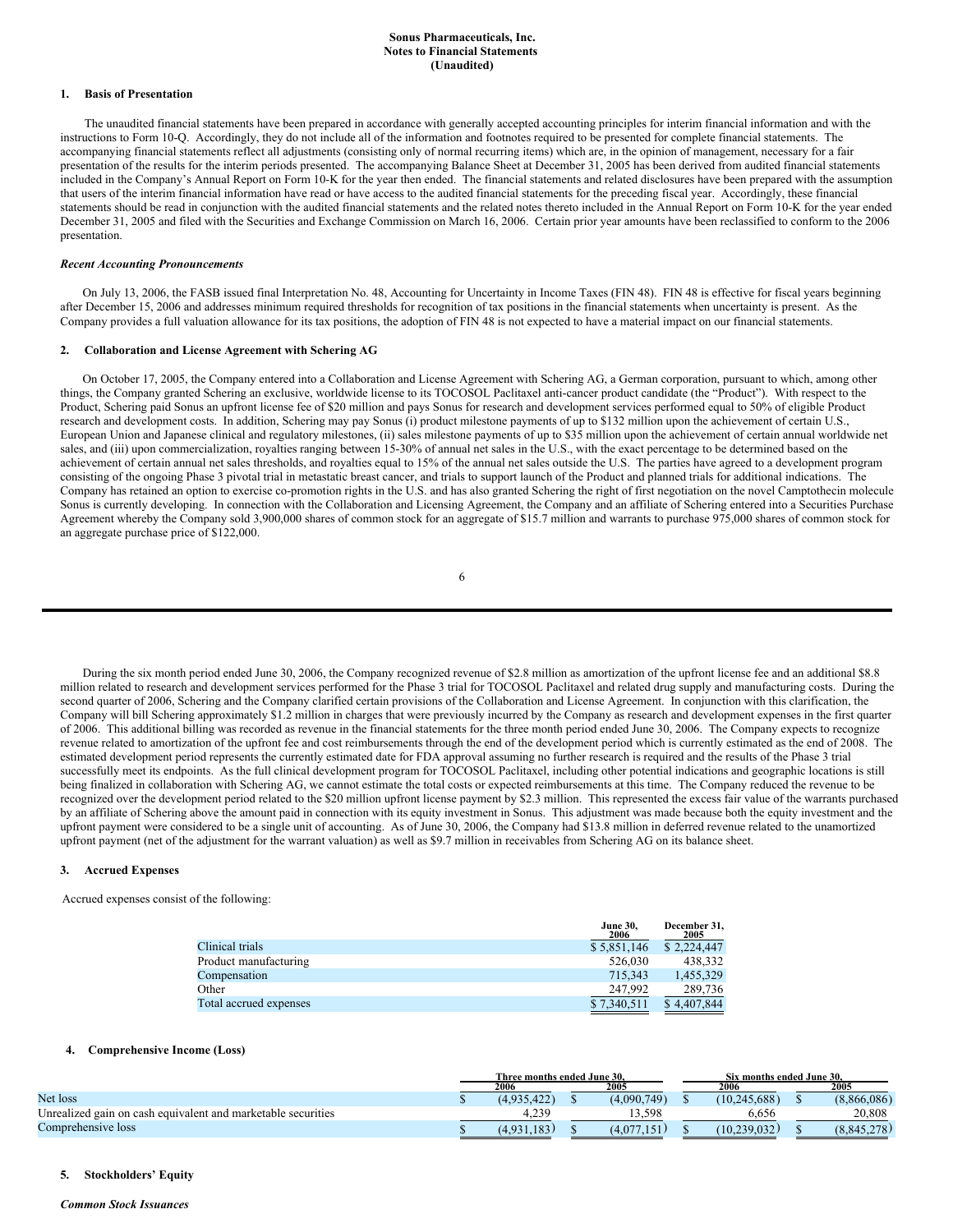On May 2, 2006, the Company closed on the issuance of approximately 6.1 million shares of common stock in a registered direct offering for gross proceeds of \$30.6 million (approximately \$28.6 million net of transaction costs). The common stock was sold at a price of \$5.00 per share and was previously registered

through a shelf registration statement on Form S-3 that was declared effective by the SEC in April, 2006. This was the only financing during the six month period ended June 30, 2006.

During the second quarter of 2006, the Company recorded \$14,000 in proceeds from the issuance of 3,000 shares of common stock from the exercise of common stock warrants, in addition to \$44,000 in proceeds from the issuance of 10,000 shares of common stock from the issuance of shares under employee benefit programs. For the six months ended June 30, 2006, the Company recorded \$301,000 in proceeds from the issuance of 74,000 shares of common stock from the exercise of common stock warrants, in addition to \$73,000 in proceeds from the issuance of 23,000 shares of common stock from the issuance of shares under employee benefit programs.

#### *Employee Stock Plans*

The Company has stock option plans whereby shares of common stock are reserved for future issuance pursuant to stock option grants or other issuances. Under the 2000 Stock Incentive Plan, an incremental number of shares equal to four percent of the Company's common stock outstanding as of December 31 of each year commencing December 31, 2000 are made available for issuance under the plan up to a lifetime maximum of five million shares. Employee stock options vest over a period of time determined by the Board of Directors, generally four years, and director stock options are generally fully vested on the date of grant. Stock options generally are granted at the fair market value on the date of grant and expire ten years from the date of grant.

The Company has an employee stock purchase plan whereby employees may contribute up to 15% of their compensation to purchase shares of the Company's common stock at 85% of the stock's fair market value at the lower of the beginning or end of each six-month offering period. At June 30, 2006, approximately 94,000 shares remain available for purchase by employees under the plan.

## *Adoption of SFAS 123R*

The Company adopted the requirements of SFAS No. 123 (revised 2004), "*Share-Based Payment,*" (or "SFAS 123R") on January 1, 2006, utilizing the "modified prospective" method. The Company uses the Black-Scholes-Merton option-pricing model as the most appropriate fair-value method for its awards and recognizes compensation cost on a straight-line basis over its awards' vesting periods in accordance with the provisions of SFAS 123R. In valuing its options using the Black-Scholes-Merton option-pricing model, the Company makes assumptions about risk-free interest rates, dividend yields, volatility and weighted average expected lives, including estimated forfeiture rates, of the options. Risk-free interest rates are derived from United States treasury securities as of the option grant date. Dividend yields are based on the Company's historical dividend payments, which have been zero to date. Volatility is derived from the historical volatility of the Company's common stock as traded on NASDAQ. Forfeiture rates are estimated using historical actual forfeiture rates that resulted over the estimated life of the option grant for options granted as of the beginning of the forfeiture measurement period. These rates are adjusted on a quarterly basis and any change in compensation expense is recognized in the period of the change. The weighted average expected life of the options is based on historical experience of option exercises and the average vesting option schedule.

For unvested awards granted prior to the adoption date, compensation expense is based on the original grant date fair value measurement under SFAS 123, "Accounting for Stock-Based Compensation". We currently believe that the assumptions used to generate those fair values are appropriate and therefore have not revised those calculations.

# *Prior to the adoption of SFAS 123R*

The Company previously applied Accounting Principles Board (APB) Opinion No. 25, "Accounting for Stock Issued to Employees," and related Interpretations and provided the required pro forma disclosures of SFAS No. 123.

| ï<br>×<br>۰, |  |
|--------------|--|

The pro-forma information for the three and six month periods ended June 30, 2005 was as follows:

|                                                                                               | <b>Three Months Ended</b><br>June 30, 2005 |             |  | <b>Six Months Ended</b><br>June 30, 2005 |
|-----------------------------------------------------------------------------------------------|--------------------------------------------|-------------|--|------------------------------------------|
| Net loss, as reported                                                                         |                                            | (4,090,749) |  | (8,866,086)                              |
| Add: Stock-based employee compensation expense included in reported net loss                  |                                            | 292         |  | 3,462                                    |
| Deduct:Stock-based employee compensation expense determined under the fair value based method |                                            | (455, 406)  |  | (855, 848)                               |
| Pro forma net loss                                                                            |                                            | (4,545,863) |  | (9,718,472)                              |
|                                                                                               |                                            |             |  |                                          |
| Earnings per share:                                                                           |                                            |             |  |                                          |
| Basic and diluted-as reported                                                                 |                                            | (0.19)      |  | (0.41)                                   |
| Basic and diluted-pro forma                                                                   |                                            | (0.21)      |  | (0.45)                                   |

# *Impact of the adoption of SFAS 123R*

The Company elected to implement SFAS 123R using the modified prospective application method. Accordingly, during the six months ended June 30, 2006, the Company recorded stock-based compensation expense totaling the amount that would have been recognized had the fair value method been applied since the effective date of SFAS 123 for unvested options outstanding as of January 1, 2006 and recorded compensation expense under the provisions of SFAS 123R for options granted during the six month period ended June 30, 2006. Previously reported amounts have not been restated. As the Company uses a full valuation allowance with respect to deferred taxes, the adoption of SFAS 123R had no impact on deferred taxes or cash flow. The effect of recording stock-based compensation for the three and six month periods ended June 30, 2006 was as follows: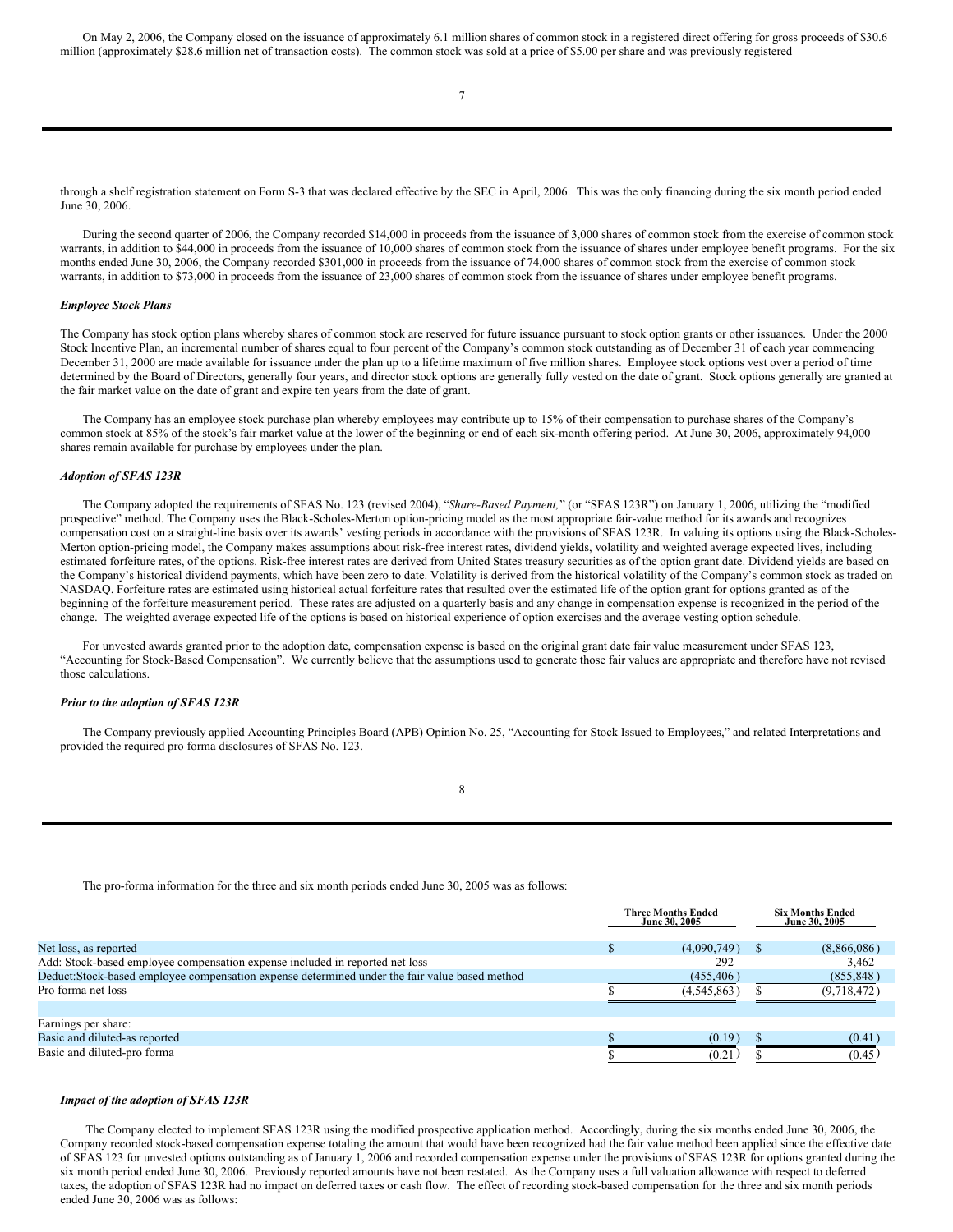|                                        | <b>Three Months Ended</b><br><b>June 30, 2006</b> | <b>Six Months Ended</b><br>June 30, 2006 |
|----------------------------------------|---------------------------------------------------|------------------------------------------|
| Stock-based compensation expense:      |                                                   |                                          |
| General & administrative               | (413,799)                                         | (599, 934)                               |
| Research & development                 | (249, 188)                                        | (447, 656)                               |
| Total stock-based compensation expense | (662,987)                                         | (1,047,590)                              |
| Tax effect on stock-based compensation | $-$                                               |                                          |
| Net effect on income                   | (662.987)                                         | (1,047,590)                              |
|                                        |                                                   |                                          |
| Effect on earnings per share:          |                                                   |                                          |
| Basic and diluted                      | (0.02)                                            | (0.03)                                   |

As of January 1, 2006, the Company had an unrecorded deferred stock-based compensation balance related to stock options of \$5.4 million before estimated forfeitures. In the Company's pro forma disclosures prior to the adoption of SFAS 123R, the Company accounted for forfeitures upon occurrence. SFAS 123R requires forfeitures to be estimated at the time of grant and revised if necessary in subsequent periods if actual forfeitures differ from those estimates. Accordingly, as of January 1, 2006, the Company estimated that the stock-based compensation for the awards not expected to vest was \$1.2 million, and therefore, the proforma deferred stock-based compensation balance related to stock options was adjusted to \$4.2 million after estimated forfeitures.

| ٧            |   |  |
|--------------|---|--|
|              |   |  |
| I<br>ł<br>۰. | I |  |
| v            |   |  |

As of June 30, 2006, the proforma deferred stock-based compensation balance related to stock options after adjusting for estimated forfeitures was \$4.2 million and will be recognized over an estimated weighted average period of 2.4 years.

The fair value of each stock option used in the calculations under SFAS 123R is estimated using the Black-Scholes-Merton option pricing model. The assumptions used in this model include (1) the stock price at grant date, (2) the exercise price, (3) an estimated option life of four years, (4) no expected dividends for each period presented, (5) stock price volatility factor of 71.5% and 82.4% as of June 30, 2006 and 2005, respectively, (6) forfeiture rate of 13% as of June 30, 2006, and (7) a risk-free interest rate of 4.99% and 3.87% as of June 30, 2006 and 2005, respectively.

The Black-Scholes-Merton option-pricing model was developed for use in estimating the fair value of short-lived exchange traded options that have no vesting restrictions and are fully transferable. In addition, option-pricing models require the input of highly subjective assumptions, including the option's expected life and the price volatility of the underlying stock. The Company will evaluate its assumptions on a regular basis. These evaluations may result in changes to assumptions which may have a material effect on compensation expense recorded under SFAS 123R. There were no such changes as of June 30, 2006.

### *Stock Option Activity*

The following is a summary of option activity through June 30, 2006:

|                   |                                                | <b>Options Outstanding</b> |  |                                               |  |  |
|-------------------|------------------------------------------------|----------------------------|--|-----------------------------------------------|--|--|
|                   | <b>Shares</b><br><b>Available for</b><br>Grant | <b>Number of Shares</b>    |  | Weighted-<br>Average<br><b>Exercise Price</b> |  |  |
| December 31, 2005 | 1,652,431                                      | 3,819,170                  |  | 4.66                                          |  |  |
| Grants            | (35,000)                                       | 35,000                     |  | 5.69                                          |  |  |
| Exercises         |                                                | (10,000)                   |  | 0.88                                          |  |  |
| Cancellations     | 10,000                                         | (14,500)                   |  | 4.98                                          |  |  |
| March 31, 2006    | 1,627,431                                      | 3,829,670                  |  | 4.68                                          |  |  |
| Grants            |                                                |                            |  |                                               |  |  |
|                   | (313,000)                                      | 313,000                    |  | 5.24                                          |  |  |
| Exercises         | -                                              | $\overline{\phantom{a}}$   |  |                                               |  |  |
| Cancellations     | 3,103                                          | (3,103)                    |  | 4.83                                          |  |  |
| June 30, 2006     | 1,317,534                                      | 4,139,567                  |  | 4.72                                          |  |  |

10

The intrinsic value of options exercised during the second quarters of 2006 and 2005 was \$0 and \$80,000, respectively. The estimated fair value of shares vested during the second quarters of 2006 and 2005 was \$405,079 and \$488,353, respectively. The weighted-average estimated fair value of stock options granted during the three months ended June 30, 2006 and 2005 was \$2.75 and \$3.50, respectively, based on the assumptions in the Black-Scholes-Merton valuation model discussed above.

|                                    | <b>Options Outstanding</b>                |                                                                            |  |                                                  | <b>Options Exercisable</b>                |                                                                     |  |                                                  |  |
|------------------------------------|-------------------------------------------|----------------------------------------------------------------------------|--|--------------------------------------------------|-------------------------------------------|---------------------------------------------------------------------|--|--------------------------------------------------|--|
| Range of<br><b>Exercise Prices</b> | Number of<br><b>Shares</b><br>Outstanding | Weighted-<br>Average<br>Remaining<br><b>Contractual Life</b><br>(in vears) |  | Weighted-<br>Average<br><b>Exercise</b><br>Price | Number of<br><b>Shares</b><br>Outstanding | Weighted-<br>Average<br>Remaining<br>Contractual Life<br>(in vears) |  | Weighted-<br>Average<br><b>Exercise</b><br>Price |  |
| $$0.63 - $1.46$                    | 227,975                                   | $4.43 \quad $$                                                             |  | 0.73                                             | 227,891                                   | $4.43 \quad$ \$                                                     |  | 0.73                                             |  |
| $$2.03 - $3.72$                    | 1,091,167                                 | $7.58$ \$                                                                  |  | 2.85                                             | 683,306                                   | 7.24                                                                |  | 2.74                                             |  |
| $$3.79 - $6.00$                    | 2,137,380                                 | $8.29$ \$                                                                  |  | 5.12                                             | 705,687                                   | 6.30                                                                |  | 5.27                                             |  |
| $$6.25 - $8.08$                    | 655,412                                   | 4.77                                                                       |  | 6.98                                             | 578,354                                   | 4.40                                                                |  | 7.04                                             |  |
| $$19.38 - $20.50$                  | 15,000                                    | 1.32                                                                       |  | 19.75                                            | 15,000                                    | 1.32                                                                |  | 19.75                                            |  |
| $$37.00 - $44.00$                  | 12,633                                    | 1.33                                                                       |  | 39.77                                            | 12,633                                    | 1.33                                                                |  | 39.77                                            |  |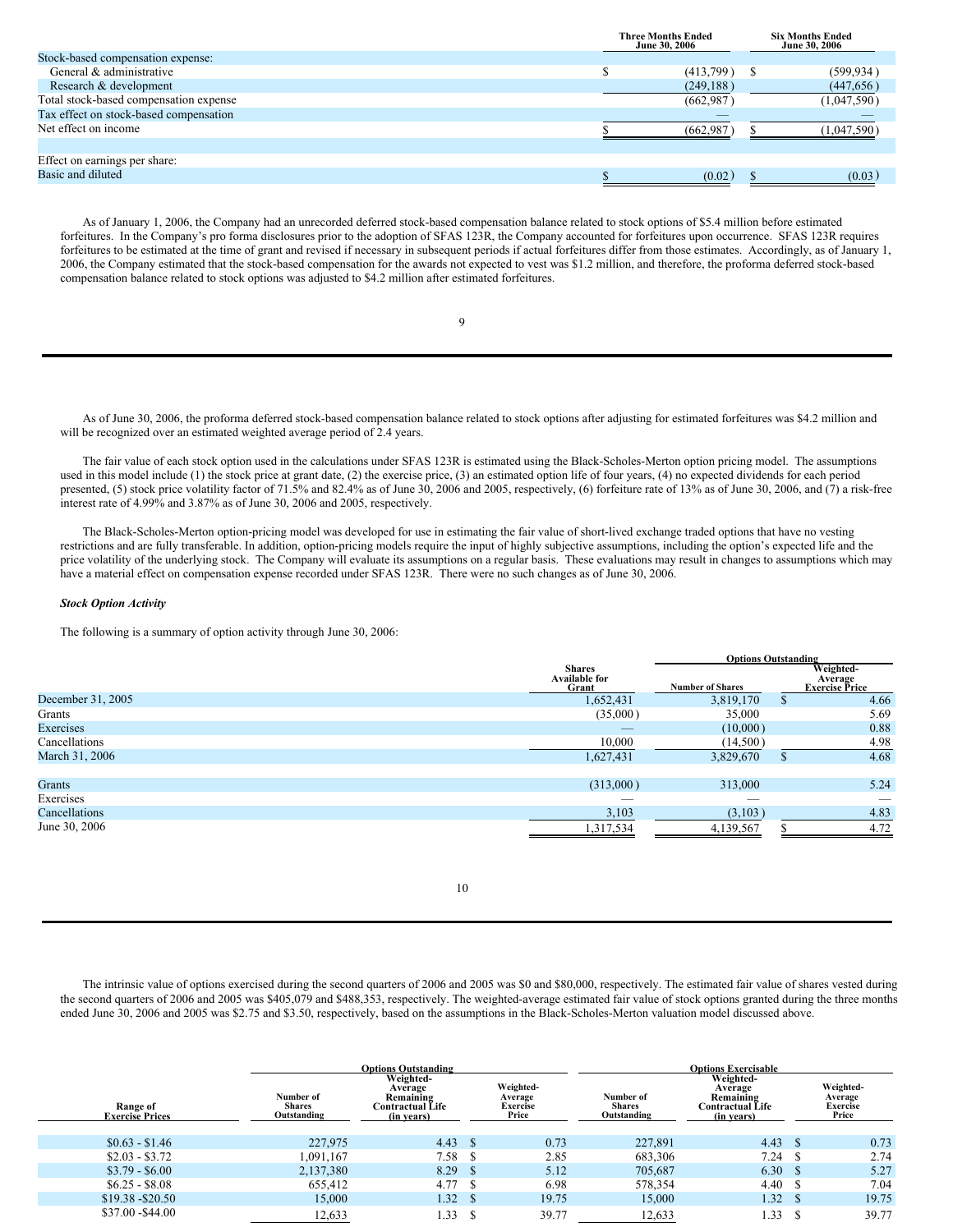<span id="page-6-0"></span>11

# **Item 2. MANAGEMENT'S DISCUSSION AND ANALYSIS OF FINANCIAL CONDITION AND RESULTS OF OPERATIONS**

# **Forward-Looking Statements**

This report contains certain forward-looking statements within the meaning of Section 27A of the Securities Act of 1933, as amended, and Section 21E of the Securities Exchange Act of 1934, as amended, and we intend that such forward-looking statements be subject to the safe harbors created thereby. Examples of these forward-looking statements include, but are not limited to:

- timing and amount of future contractual payments, product revenue and operating expenses;
- progress and preliminary results of clinical trials;
- our anticipated future capital requirements and the terms of any capital financing agreements;
- anticipated regulatory filings, requirements and future clinical trials; and
- market acceptance of our products and the estimated potential size of these markets.

While these forward-looking statements made by us are based on our current beliefs and judgments, they are subject to risks and uncertainties that could cause actual results to vary from the projections in the forward-looking statements. You should consider the risks below carefully in addition to other information contained in this report before engaging in any transaction involving shares of our common stock. If any of these risks occur, they could seriously harm our business, financial condition or results of operations. In such case, the trading price of our common stock could decline, and you may lose all or part of your investment.

The discussion and analysis set forth in this document contains trend analysis, discussions of regulatory status and other forward-looking statements. Actual results could differ materially from those projected in the forward-looking statement as a result of the following factors, among others:

- uncertainty of governmental regulatory requirements and lengthy approval process;
- future capital requirements and uncertainty of payments under corporate partnerships or additional funding through either debt or equity financings;
- dependence on the development and commercialization of products;
- future prospects heavily dependent on results of the Phase 3 trial for TOCOSOL Paclitaxel and subsequent commercialization should the product be approved by the FDA;
- history of operating losses and uncertainty of future financial results;
- dependence on third parties for funding, clinical development, manufacturing and distribution;
- dependence on key employees;
- uncertainty of U.S. or international legislative or administrative actions;
- competition and risk of competitive new products;
- limited manufacturing experience and dependence on a limited number of contract manufacturers and suppliers;
- ability to obtain and defend patents, protect trade secrets and avoid infringing patents held by third parties;
- limitations on third-party reimbursement for medical and pharmaceutical products;
- acceptance of our products by the medical community;
- potential for product liability issues and related litigation;
- potential for claims arising from the use of hazardous materials in our business;
- volatility in the value of our common stock; and
- continued listing on the NASDAQ Global Market (formerly NASDAQ National Market).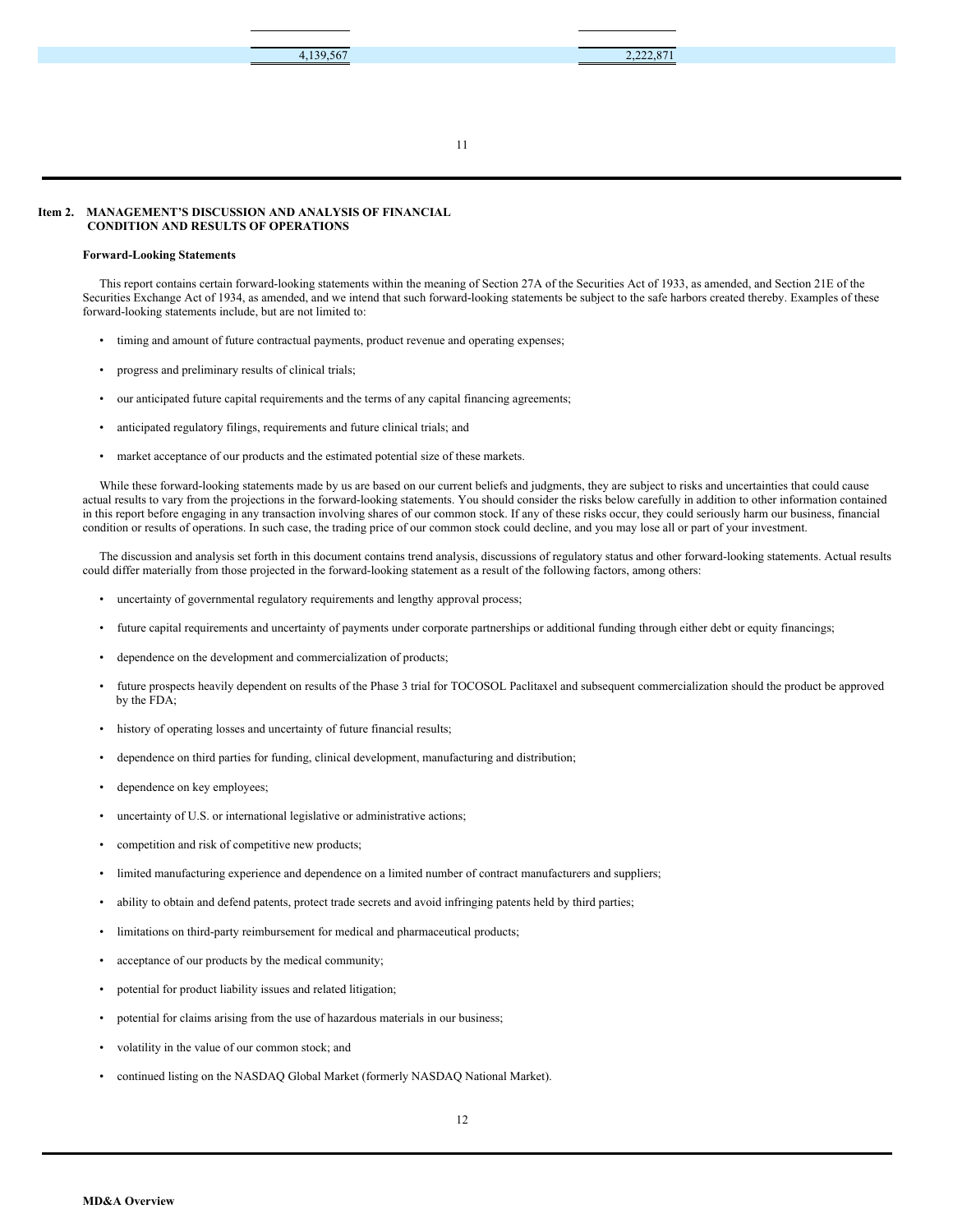In Management's Discussion and Analysis of Financial Condition and Results of Operations we explain the general financial condition and the results of operations for our Company, including:

- An overview of our business;
- Results of operations and why those results are different from the prior year; and
- The capital resources we currently have and possible sources of additional funding for future capital requirements.

#### **Business Overview**

Sonus Pharmaceuticals is focused on the development of oncology drugs that provide better therapeutic alternatives for cancer patients, including improved efficacy, safety, and tolerability, and are more convenient to use. Our business strategy is as follows:

- Develop proprietary formulations of oncology drugs utilizing our TOCOSOL<sup>®</sup> technology; and
- Identify and acquire products/technologies that are complementary to our focus in oncology in order to broaden our business and market opportunities.

## Proprietary TOCOSOL technology

Our vitamin E-based emulsion technology has been designed to address the challenges of hard-to-formulate cancer drugs. The technology uses vitamin E oil  $\phi$ tocopherol) and tocopherol derivatives to create, solubilize and stabilize drugs, making them easier to formulate and deliver into the body. Development of cancer drugs with our proprietary technology may result in products with equivalent or better efficacy, decreased incidences of side effects and improved dosing convenience.

#### TOCOSOL Paclitaxel

Our lead oncology product candidate, TOCOSOL Paclitaxel, is a novel formulation of paclitaxel, one of the world's most widely prescribed anti-cancer drugs. Paclitaxel, a member of the taxane family of cancer drugs, is the active ingredient in Taxol®, which is approved in the U.S. for the treatment of breast, ovarian and nonsmall cell lung cancers and Kaposi's sarcoma. Our product, TOCOSOL Paclitaxel, is a ready-to-use, injectable paclitaxel emulsion formulation. We believe that data from clinical trials conducted to-date suggest that TOCOSOL Paclitaxel:

- compares favorably with approved taxane products and other new paclitaxel formulations under development (safety and efficacy remain to be proven in Phase 3 testing of TOCOSOL Paclitaxel, which is currently underway);
- offers the convenience of a ready-to-use formulation that does not require preparation prior to administration;
- can be administered to patients by a short 15-minute infusion, compared to the one- to three-hour infusion that is typically required with Taxotere and Taxol or generic versions of paclitaxel;
- does not require any special intravenous (i.v.) tubing, filters or other apparatus; and
- can be administered in small volumes of 15 to 35 milliliters compared to volumes of several hundred milliliters of i.v. solution that are required for dosing of Taxol or Taxotere.

We concluded a Phase 1 study of TOCOSOL Paclitaxel in August 2002, with a total of 37 patients. The objectives of the Phase 1 study were to estimate the maximum tolerated dose of TOCOSOL Paclitaxel in patients with advanced cancers, and to evaluate the safety of repeated doses of TOCOSOL Paclitaxel given every three weeks. In the Phase 1 study, 30 of the 37 patients were treated at doses ranging from  $175 \text{ mg/m}^2$  to  $225 \text{ mg/m}^2$  every three weeks. The maximum tolerated dose (MTD) was

# 13

estimated in this study to be 200 mg/m<sup>2</sup> every three weeks, slightly higher than the approved dose of Taxol at 175 mg/m<sup>2</sup> every three weeks. TOCOSOL Paclitaxel was generally well tolerated in all patients treated. All patients in the Phase 1 study had advanced cancers that were no longer responding to previous therapies or for which no standard therapy existed. Five patients with different types of cancers had objective partial responses during the course of the study, including four patients who had previously been treated with taxane-containing chemotherapy regimens (under RECIST, partial response is defined as reduction in the sum of the longest tumor dimensions of target lesions of <sup>3</sup>30% for at least four weeks, and no evidence of progressive disease elsewhere). Dose-limiting toxicities included myalgia (muscle aches), fatigue, and neutropenia (low neutrophilic white blood cell count). No Grade 4 neuropathy (damage to the peripheral nerves) was seen at or below the estimated MTD in the Phase 1 study.

We initiated Phase 2a studies for TOCOSOL Paclitaxel in March 2002 to evaluate the safety and efficacy of TOCOSOL Paclitaxel in ovarian, non-small cell lung and bladder cancers using weekly dosing of the product. These were single agent, open label studies that enrolled patients who had progressive disease despite prior treatment with a standard chemotherapy regimen, but who had not previously received taxane chemotherapy. Each Phase 2a study began with a dose escalation phase to estimate the best tolerated dose of TOCOSOL Paclitaxel using weekly administration. The best tolerated dose was initially estimated to be 120 mg/m<sup>2</sup> per week in the ovarian and lung cancer trials, and 100 mg/m<sup>2</sup> per week in the bladder cancer trial, based on observations among a small number of patients treated for a few weeks. Subsequent review of actual doses administered across all patients in all studies over extended treatment periods indicated that patients assigned to receive weekly doses of 100 mg/m<sup>2</sup> or 120 mg/m<sup>2</sup> actually received similar cumulative doses over time, based on long-term tolerability.

Patient enrollment in the Phase 2a clinical trials was completed in the second quarter of 2003, and all patients have been evaluated by their physicians for efficacy results, including objective response rate, time to disease progression, and overall survival duration. Data review, confirmation and analysis are now complete, and databases have been locked. A total of 120 patients in the ovarian, non-small cell lung and bladder cancer studies were evaluable for objective response, which means that the patients received at least eight weekly cycles of TOCOSOL Paclitaxel and underwent CT scans to confirm anti-tumor responses according to RECIST. Final analyses of all data are now complete.

In the ovarian cancer study, 52 enrolled patients were evaluable for anti-tumor effect. Twenty of the 52 evaluable patients (38%; 95% Confidence Interval 25% - 53%) were reported as having objective responses, including three complete responses (under RECIST, complete response is defined as no evidence of remaining tumor, confirmed on two CT scans at least four weeks apart) and 17 partial responses; 15 additional patients were reported to have stable disease (stable disease is defined as less than a 30% decrease and no more than a 20% increase in the sum of the longest tumor diameters per RECIST).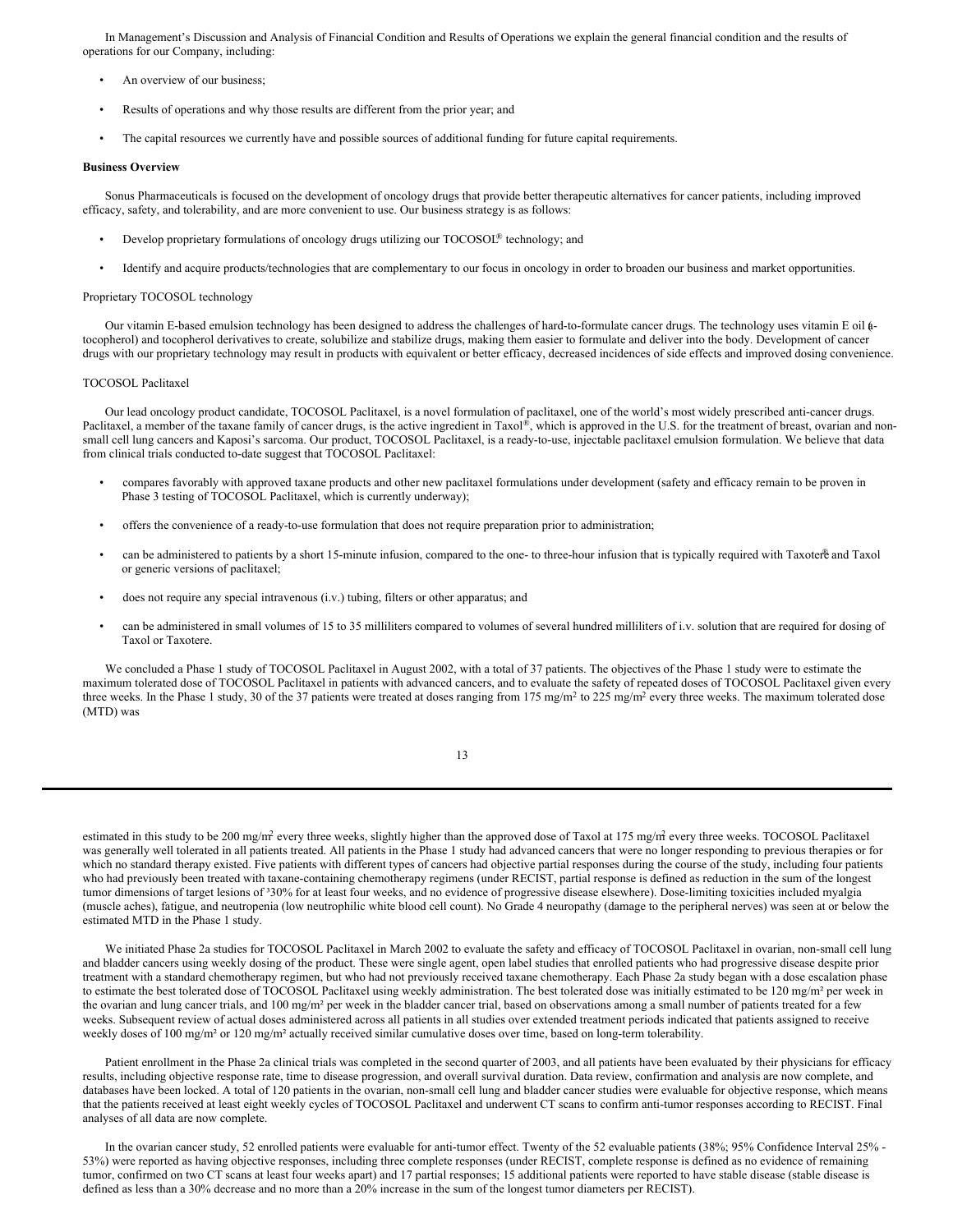In the non-small cell lung cancer study, 43 enrolled patients were evaluable for anti-tumor effect. Nine of the 43 evaluable patients (21%; 95% Confidence Interval 10% - 36%) were reported as having objective responses, including three complete responses and six partial responses; 19 additional patients were reported to have stable disease.

In the bladder cancer study, 27 patients enrolled were evaluable for anti-tumor effect. Nine of the 27 evaluable patients (33%; 95% Confidence Interval 17% - 54%) were reported as having objective responses, including two complete responses and seven partial responses; 11 additional patients were reported to have stable disease.

The response rates for these three Phase 2a clinical trials are summarized in the table below:

|                       |                        |               | <b>Objective Responses (OR)</b> |                                                              |    |                     |                        |  |
|-----------------------|------------------------|---------------|---------------------------------|--------------------------------------------------------------|----|---------------------|------------------------|--|
| Cancer<br><b>Type</b> | No.<br><b>Patients</b> | <b>Stable</b> | Partial                         | Complete Total<br><b>Evaluable Disease Response Response</b> | OR | $\frac{0}{0}$<br>OR | 95%                    |  |
| Ovarian               |                        |               |                                 |                                                              | 20 |                     | $38\%$ $(25\% - 53\%)$ |  |
| <b>NSCL</b>           | 43                     | 19            |                                 |                                                              |    |                     | $21\%$ $(10\% - 36\%)$ |  |
| <b>Bladder</b>        |                        |               |                                 |                                                              |    |                     | $33\%$ $(17\% - 54\%)$ |  |

Following completion of treatment in the Phase 2a studies, clinical monitoring of each consenting patient was continued to assess survival duration. Median survival in each of the three studies has been estimated based on reports received from investigators:

| Cancer<br><b>Type</b> | Median<br>Survival<br>(wks) | 95% CI<br>(wks)  |
|-----------------------|-----------------------------|------------------|
| Ovarian               | 64.1                        | $(49.1 - 106.4)$ |
| <b>NSCL</b>           | 34.7                        | $(18.9 - 48.0)$  |
| <b>Bladder</b>        | 57.4                        | $(27.1 - 94.9)$  |

In September 2004, we initiated a Phase 2b study of TOCOSOL Paclitaxel for first line treatment of women with metastatic breast cancer. By October 2004, we had enrolled a total of 47 patients. The investigators reported an overall objective response rate of 53%, (95% Confidence Interval 38% - 68%). Review of all radiographic images by an independent radiologist who had no information about individual patients' treatment or non-radiographic response assessments reported a confirmed objective response rate of 49%, (95% Confidence Interval 34% - 64%). Two patients remain on active treatment as of June 2006. We currently estimate the median time to disease progression at 7.2 months (95% Confidence Interval 5.5 — 9.8 months) and patient follow-up for survival duration will continue through November 2006.

In addition to being assessed for anti-tumor efficacy, patients are also monitored for adverse events in all clinical studies. The most significant adverse events expected with taxanes are neutropenia and peripheral neuropathy. Among 210 patients treated in the Phase 2 clinical trials as of April 2006, the incidence of at least one episode of Grade 4 neutropenia (absolute neutrophil count <500 cells/mm3) during treatment was 19%. However, only 2% of patients had febrile neutropenia, and there were no septic deaths. No peripheral neuropathy was observed in 53% of patients, Grade 3 peripheral neuropathy was reported in only 11% of patients cumulatively, and no patients experienced Grade 4 peripheral neuropathy. We believe these adverse event rates compare favorably to the reported neutropenia and peripheral neuropathy experienced when Taxol is administered with the approved dosing regimen of  $175 \text{ mg/m}^2$  every three weeks. Dose reductions or treatment delays due to toxicity from TOCOSOL Paclitaxel did not limit long-term treatment in most patients. Paclitaxel-mediated infusion-related toxicities, sometimes called "hypersensitivity reactions" and involving pain, flushing, shortness of breath or chest tightness, were infrequently observed following more than 3,500 administered doses. Investigators have reported that infusion-related toxicities associated with our product could be ameliorated by temporary (a few minutes) interruption of infusion, while corticosteroid premedications were not helpful. Infusion-related toxicities very rarely prevented delivery of intended doses. Overall, we believe that TOCOSOL Paclitaxel appears to be well tolerated over multiple treatment cycles.

The results of the Phase 2 clinical trials may or may not be indicative of the final results upon completion of the ongoing studies or our Phase 3 pivotal study that was initiated in September 2005.

The manufacturing process for TOCOSOL Paclitaxel has been successfully scaled to support commercialization. In March 2005, Sonus met with the U.S. Food and Drug Administration ("FDA") to discuss the Chemistry, Manufacturing and Controls ("CMC") data for the drug product. The FDA did not identify any issues with the manufacture and control of the drug product that would preclude Sonus from using TOCOSOL Paclitaxel in the Phase 3 trial, nor from submitting our intended New Drug Application (NDA) based on the results of that trial.

Our objective is to work with our corporate partner (Schering AG) to advance final clinical development, gain marketing approval and maximize the commercial opportunity for TOCOSOL Paclitaxel. Our regulatory strategy is to gain the fastest possible market entry with a competitive label, while pursuing opportunities to further differentiate the product. Our strategy for product approval includes the following:

• *U.S. Development.* In collaboration with our partner, we will seek initial approval of TOCOSOL Paclitaxel with a 505(b)(2) NDA submission, which will rely on the FDA's previous findings of safety and efficacy for Taxol (the reference paclitaxel product), supplemented by data supporting TOCOSOL Paclitaxel's safety and efficacy. The FDA's use of the 505(b)(2) mechanism is designed to streamline the NDA review process by not requiring duplicate work for active pharmaceutical ingredients that are already well known. As part of our regulatory strategy, we initiated a randomized crossover clinical pharmacology study in the fourth quarter of 2003, to compare the amount of paclitaxel exposure in the circulation over time after single doses of TOCOSOL Paclitaxel and Taxol, with both drugs given at  $175 \text{ mg/m}^2$  every three weeks (the approved dosing regimen for Taxol). We completed patient enrollment in March 2004 and final data were available for analysis in September 2004. The data from this study indicate that TOCOSOL Paclitaxel delivers 67% higher exposure to free (unbound) paclitaxel, and 108% higher exposure to total (protein-bound and unbound) paclitaxel than an equal dose of Taxol. How this may or may not correlate to the efficacy of TOCOSOL Paclitaxel as compared to Taxol is yet to be proven in Phase 3 clinical testing. After meetings with the FDA, and based on preclinical and clinical data generated to date, the FDA indicated that it was appropriate for Sonus to conduct a single Phase 3 clinical trial that would be the basis for submission of a NDA for TOCOSOL Paclitaxel under the 505(b)(2) regulatory mechanism. The FDA and Sonus finalized the study design and plans for conducting and analyzing the results of the Phase 3 trial under a Special Protocol Assessment ("SPA"), which was completed in June 2005. The Phase 3 study is comparing the safety and efficacy of TOCOSOL Paclitaxel administered weekly with Taxol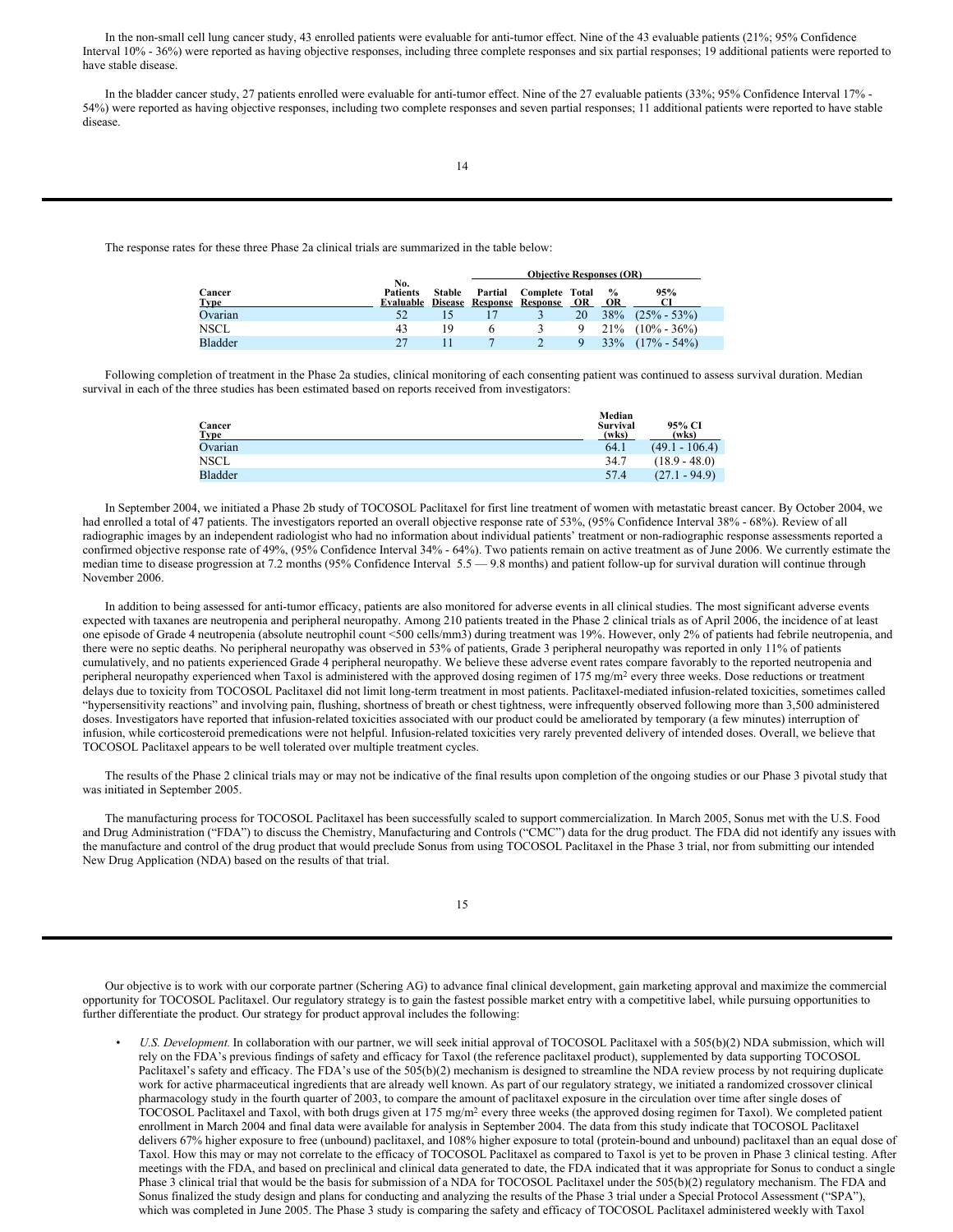administered weekly.

Based on agreement from the FDA to use the results of a single Phase 3 trial with a primary endpoint of objective response rate, we believe that the NDA for TOCOSOL Paclitaxel could be submitted within 12 months after the completion of patient enrollment into the Phase 3 study, which we believe may occur by the end of September, or potentially October 2006 dependent on continuing enrollment accrual rates. We anticipate that the NDA, the contents of which are being developed in collaboration with Sonus, will be submitted by our partner by the end of 2007. The FDA has indicated to Sonus that a NDA approval will require either (a) demonstration of superior efficacy of TOCOSOL Paclitaxel compared to Taxol; or (b) demonstration of noninferior efficacy as compared to Taxol and either (i) a change of the approved label for Taxol to include a weekly dosing schedule or (ii) availability of reviewable data from a trial comparing the efficacy of Taxol using a weekly dosing schedule to that of Taxol using the currently approved three-weekly dosing schedule.

We have an agreement with the Cancer and Leukemia Group B Foundation (the CALGB) giving us the right to use data from the CALGB Study 9840, a Phase 3 trial comparing weekly dosing of Taxol (paclitaxel injection) to three-weekly dosing of Taxol in patients with metastatic breast cancer. In the event that TOCOSOL Paclitaxel does not achieve superior efficacy over Taxol in the Phase 3 trial or the approved label for Taxol is not changed to include a weekly dosing schedule, it is Sonus' intent to submit the CALGB 9840 data to the

16

FDA as part of the TOCOSOL Paclitaxel NDA to support weekly dosing of Taxol as an appropriate reference arm in the ongoing pivotal Phase 3 trial. Based on the summary presentation of CALGB 9840 at the American Society of Clinical Oncology (ASCO) 2004 annual meeting and discussions with the FDA, Sonus believes that the data from this study should fulfill the FDA's requirement to submit a reviewable data set that compares weekly dosing of Taxol to three-weekly dosing of Taxol, and demonstrate the weekly regimen to be non-inferior to the every three-weekly regimen. However, Sonus has not yet analyzed the CALGB 9840 data, and until the detailed analysis is completed, there can be no assurance that the data obtained from this study will be sufficient to support the TOCOSOL Paclitaxel NDA. If Sonus is required to conduct an additional Phase 3 trial of Taxol given weekly versus three-weekly, substantial additional costs and time would be required before the NDA submission for TOCOSOL Paclitaxel.

The clinical trial protocol and Statistical Analysis Plan approved under the SPA provide for sequential superiority analyses for efficacy of TOCOSOL Paclitaxel compared to Taxol, provided that we first demonstrate a non-inferior objective response rate; however, there can be no assurance that the Phase 3 clinical trial data will demonstrate that TOCOSOL Paclitaxel has efficacy that is non-inferior or superior to Taxol.

- *Ex-U.S. development.* Our corporate partner, Schering AG, will pursue development and approval of TOCOSOL Paclitaxel in markets outside the U.S. (initially Europe and Japan). During the second quarter, Schering's subsidiary in Japan, Nihon Schering K.K., submitted the Japanese Investigational New Drug Application (IND) for TOCOSOL Paclitaxel, which has been accepted by the regulatory authorities. Nihon Schering expects to initiate a Japanese Phase 1 study of TOCOSOL Paclitaxel in the second half of 2006.
- *New indications for taxanes.* In conjunction with our corporate partner, Schering AG, we may pursue clinical development of TOCOSOL Paclitaxel for the treatment of other types of cancer, including indications for which Taxol has been approved as well as for diseases for which Taxol is used but not approved, such as treatment of inoperable or metastatic urothelial transitional cell cancers (mostly urinary bladder cancers). In October 2003, we announced that we were granted Fast Track designation by the FDA for the development of TOCOSOL Paclitaxel for this indication. We initiated a Phase 2b study in bladder cancer in the U.S. during the fourth quarter of 2003, and in Spain and the U.K. during 2005, using weekly dosing of TOCOSOL Paclitaxel. Enrollment in this trial has been challenging due to the limited population of patients in this indication and the inconsistent standard of treatment for it; however, we now expect to complete enrollment in this study in 2006. In December 2004, the FDA granted an Orphan Drug designation to TOCOSOL Paclitaxel for the treatment of non-superficial urothelial cancer.

The scope, timing and costs of the clinical trials to be conducted under all of the above regulatory strategies are difficult to determine with accuracy. We are pursuing a single pivotal Phase 3 trial in metastatic breast cancer, an indication where paclitaxel is approved, with a primary endpoint of objective response rate and secondary endpoints of progression-free survival and overall survival durations. Our partner expects to submit the NDA with data on the primary endpoint, potentially followed by supplemental submissions when data are mature for the secondary endpoints. The Phase 3 trial, which compares TOCOSOL Paclitaxel to Taxol administered weekly, is powered to achieve statistical significance on all three endpoints, and is expected to enroll approximately 800 evaluable patients. Our current estimate for the total cost of the pivotal Phase 3 trial is between \$45 million and \$50 million. Under our Collaboration and License Agreement with Schering AG, dated October 17, 2005, Schering will fund 50% of these costs. In addition, it is anticipated that we will collaborate with Schering AG on additional studies of TOCOSOL Paclitaxel. Under the terms of our agreement, we are obligated to fund 50% of the costs of any additional studies conducted by Schering AG in support of commercialization activities for the U.S. market. The exact cost and timing of these studies is yet to be

finalized. The current ongoing Phase 3 trial will constitute the bulk of the Company's clinical trial spending in the near term, and at least half of the cost of the Phase 3 trial will occur in the first 12 months after the start of the study (September 2005 through September 2006). However, these costs may vary significantly depending upon regulatory and other matters that are not within our control and there can be no assurance that such amount will be sufficient to complete the study. Development costs for commercialization activities outside the U.S. market are borne by Schering AG. There can be no assurance that the results of any or all of the anticipated clinical trials will be successful or will support product approval.

#### Research and Development Pipeline

We continue to invest in the research and development of new product candidates, including those that we believe could extend the application of our technology. Our second oncology drug candidate, SN2310 Injectable Emulsion, is a novel camptothecin derivative discovered and formulated with Sonus' proprietary TOCOSOL technology. Camptothecins are an important class of anti-cancer drugs introduced in recent years; however, the marketed camptothecin analogs pose substantial challenges in terms of efficacy, tolerability and difficulty of use. Our objective with SN2310 Injectable Emulsion is to provide a product that has enhanced tolerability and anti-tumor activity compared with the approved products. An IND was submitted to the FDA for SN2310 Injectable Emulsion in June 2006. The FDA completed its review in July 2006, and concurred that we can initiate the Phase 1 study. Phase 1 clinical testing is expected to be initiated in the fourth quarter of 2006. There are currently two marketed hydrophilic (water-based) camptothecin analogs that are based on chemical modifications to the native camptothecin molecule. Irinotecan, which is marketed under the name Camptosar® is indicated for treatment of colorectal cancer. Topotecan, which is marketed under the name Hycamtin®, is indicated for treatment of ovarian, non-small cell lung and cervical cancer. Our research and development efforts on SN2310 Injectable Emulsion are preliminary, and we cannot give any assurance that this compound will be successful or that it will progress to clinical trials.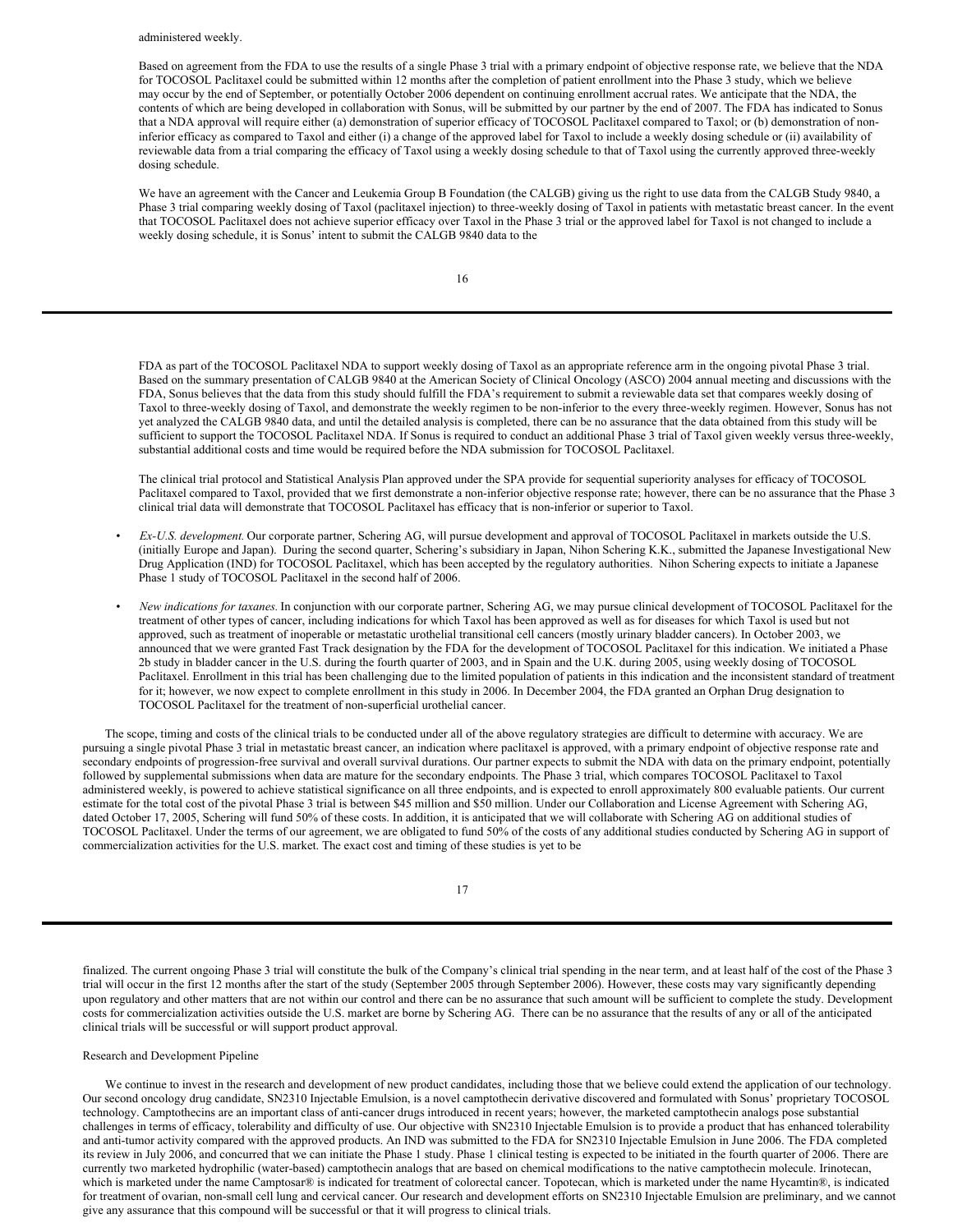In addition to our internal research and development efforts, we may also consider acquisitions of other products, development candidates or technologies to expand our pipeline and capabilities.

#### Proprietary Technology

We consider the protection of our technology to be important to our business. In addition to seeking U.S. patent protection for our inventions, we are also seeking patent protection in other selected countries in order to broadly protect our proprietary rights. We also rely upon trade secrets, know-how, continuing technological innovations and licensing opportunities to develop and maintain our competitive position.

Our success will depend, in part, on our ability to obtain and defend patents and protect trade secrets. As of June 30, 2006, nine United States patents and four patents outside the U.S., one each in Canada, Taiwan, Mexico and India, have been issued pertaining to our proprietary TOCOSOL technology. Additional patent applications are pending in the United States and counterpart filings have been made in Europe, Canada and key countries in Asia and Latin America.

## *Collaboration and License Agreement with Schering AG*

On October 17, 2005, we entered into a Collaboration and License Agreement with Schering AG, a German corporation, pursuant to which, among other things, we granted Schering an exclusive, worldwide license to TOCOSOL Paclitaxel. Schering paid us an upfront license fee of \$20 million and pays us for research and development services performed equal to 50% of eligible research and development costs related to TOCOSOL Paclitaxel. In addition, Schering may pay us (i) product milestone payments of up to \$132 million upon the achievement of certain U.S., European Union and Japanese clinical and regulatory milestones, (ii) sales milestone payments of up to \$35 million upon the

| I<br>M.<br>۹ |
|--------------|

achievement of certain annual worldwide net sales, and (iii) upon commercialization, royalties ranging between 15-30% of annual net sales in the U.S., with the exact percentage to be determined based on the achievement of certain annual net sales thresholds, and royalties equal to 15% of the annual net sales outside the U.S. The parties have agreed to a U.S. development program consisting of the ongoing Phase 3 pivotal trial for FDA NDA approval in metastatic breast cancer, and trials to support launch of TOCOSOL Paclitaxel and planned trials for additional indications. We have retained an option to exercise co-promotion rights in the U.S. and have also granted Schering the right of first negotiation on the Camptothecin molecule Sonus is currently developing.

On March 2, 2006, in accordance with the Collaboration and License Agreement with Schering AG, Schering AG exercised their right to assume responsibility for all manufacturing of TOCOSOL Paclitaxel. Schering has not yet identified a manufacturing facility for the product.

On April 13, 2006, a wholly owned subsidiary of Bayer AG, a German corporation, or Bayer, submitted a formal tender offer to the stockholders of Schering to purchase all of the outstanding shares of Schering. We are not aware if the acquisition will have any effect on our business, financial condition or results of operations in the future.

#### **Results of Operations**

As of June 30, 2006, our accumulated deficit was approximately \$98.4 million. We expect to incur substantial additional operating losses over the next several years. Such losses have been and will continue to principally be the result of various costs associated with our discovery and research and development programs. Substantially all of our working capital in recent years has resulted from equity financings and payments received under corporate partnership agreements. Our ability to achieve a consistent, profitable level of operations depends in large part on obtaining regulatory approval for TOCOSOL Paclitaxel as well as future product candidates in addition to successfully manufacturing and marketing those products once they are approved. Even if we are successful in the aforementioned activities our operations may not be profitable. In addition, payments under corporate partnerships and licensing arrangements are subject to significant fluctuations in both timing and amount. Therefore, our operating results for any period may fluctuate significantly and may not be comparable to the operating results for any other period.

Our revenue was \$7.5 million for the three months ended June 30, 2006 as compared with \$0 for the same period in 2005. We had revenue of \$11.6 million for the six months ended June 30, 2006 compared with \$0 for the same period in 2005. Revenue in the first six months of 2006 was fully attributable to the collaboration agreement with Schering AG and included revenue related to the amortization of the upfront license fee and research and development funding. We recognized \$1.4 million and \$2.8 million in amortization of an upfront license fee received from Schering AG for the three and six month periods ended June 30, 2006, respectively and an additional \$6.1 million and \$8.8 million in research and development funding related to the Phase 3 trial for TOCOSOL Paclitaxel for the three and six month periods ended June 30, 2006, respectively. During the second quarter of 2006, Schering and Sonus clarified certain provisions of the Collaboration and License Agreement. In conjunction with this clarification, we will bill Schering approximately \$1.2 million in charges that were previously incurred as research and development expenses by us in the first quarter of 2006. Amortization of the \$20 million upfront fee, net of a \$2.3 million adjustment related to the excess fair value of warrants issued to Schering AG in connection with the license arrangement, will continue until the end of the development period for TOCOSOL Paclitaxel, which is currently estimated to conclude at the end of 2008. The estimated development period represents the currently estimated date for FDA approval assuming no further research is required and the results of the Phase 3 trial successfully meet its endpoints. This estimate is subject to change as facts and circumstances surrounding our Phase 3 trial for TOCOSOL Paclitaxel change. The license arrangement also includes reimbursement of 50% of research and development costs during this time. We expect revenue during the last six months of 2006 to increase from amounts recorded during the first six months due to continued amortization of the upfront license fee, and increases in the level of research and development funding.

19

Our research and development (R&D) expenses were \$11.2 million for the three months ended June 30, 2006 compared with \$2.9 million for the same period in 2005. Our R&D expenses were \$19.4 million for the six months ended June 30, 2006 compared with \$6.0 million for the same period in 2005. The increase for both periods presented was primarily the result of the spending associated with the Phase 3 clinical trial for TOCOSOL Paclitaxel including both clinical, drug supply and manufacturing costs in addition to expenditures on other product candidates. We expect R&D expenses during the last six months of 2006 to increase from amounts during the first six months as we continue to advance our Phase 3 and other related clinical trial development related to TOCOSOL Paclitaxel.

Our general and administrative (G&A) expenses were \$1.9 million for the three months ended June 30, 2006 compared with \$1.3 million for the same period in 2005. Our G&A expenses were \$3.7 million for the six months ended June 30, 2006 compared with \$3.0 million for the same period in 2005. The increase for both periods presented was primarily the result of compensation expense related to the implementation of SFAS 123R in addition to other generally higher personnel costs. We expect G&A expenses during the second half of 2006 to remain generally in line with levels experienced during the first six months of 2006.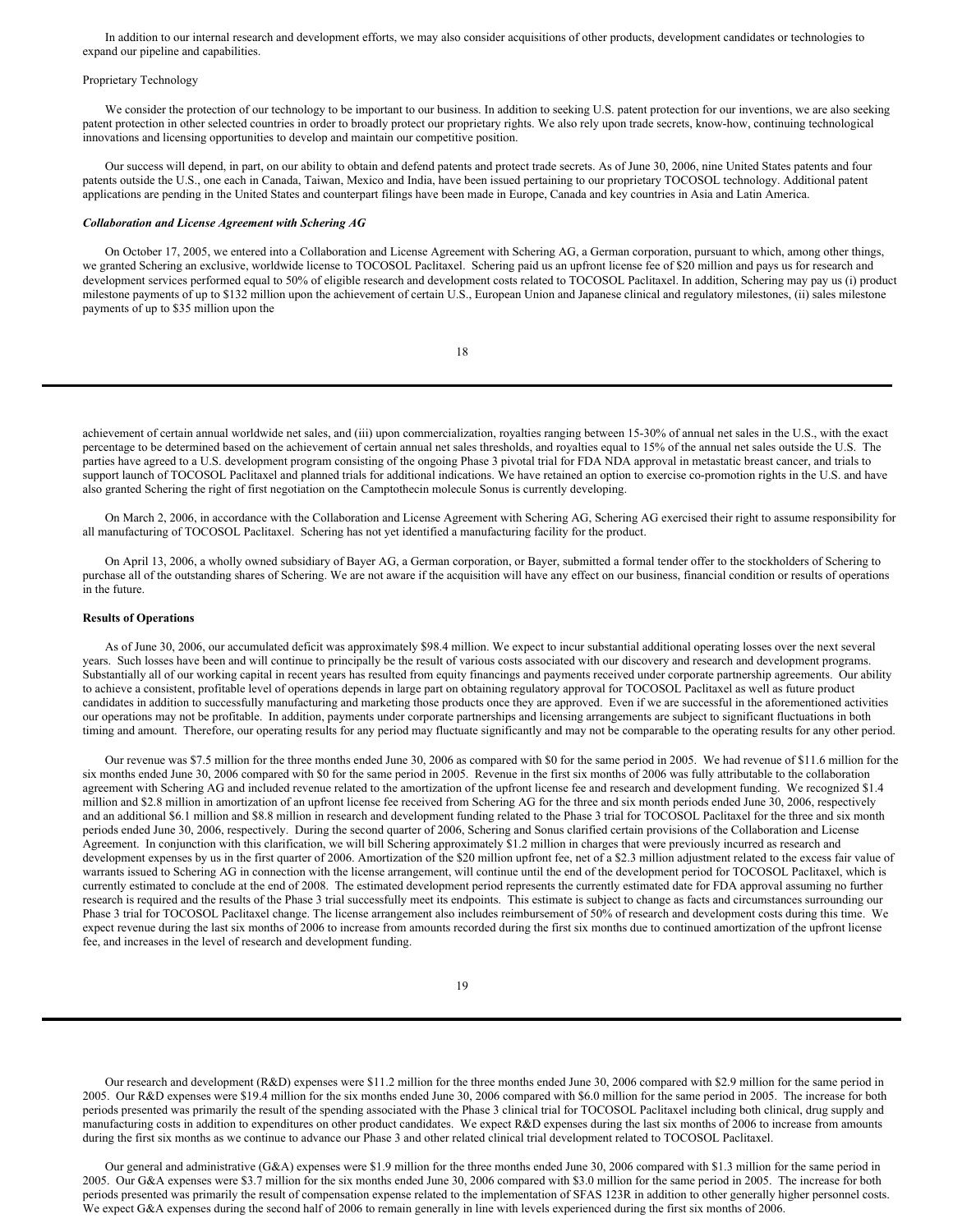We expect our total operating expenses during the remainder of 2006 to increase substantially over amounts incurred during the first six months of 2006 as we continue to advance our Phase 3 and other related clinical trial development related to TOCOSOL Paclitaxel. We estimate that R&D spending will comprise approximately 80%-90% of the total anticipated spending in 2006. A significant portion of the R&D spending will be devoted to the Phase 3 clinical trial for TOCOSOL Paclitaxel. These estimates and actual expenses as well as time necessary to complete the studies are subject to change depending on many factors, including unforeseen expansion of study size or duration, complications in conducting or completing studies, changes in FDA requirements, increased material costs, timing of trials conducted by Schering for which Sonus has a 50% reimbursement requirement and other factors.

Our other income, net, was \$687,000 for the three months ended June 30, 2006 compared with \$74,000 for the same period in 2005. Our other income, net, was \$1.2 million for the six months ended June 30, 2006 compared with \$165,000 for the same period in 2005. Other income, net is composed primarily of interest income on our investments. The increase for both periods presented was due primarily to significantly higher levels of invested cash in 2006 in addition to generally higher interest rates than the comparable period in 2005.

The Company had no income tax expense for the three and six month periods ended June 30, 2006 or 2005 as it had incurred significant losses and has significant net operating loss carryforwards.

# **Liquidity and Capital Resources**

We have historically financed operations with proceeds from equity financings and payments under corporate partnerships with third parties. At June 30, 2006, we had cash and cash equivalents totaling \$67.0 million compared to \$49.3 million at December 31, 2005. The increase was primarily due to the net proceeds of \$28.6 million from the issuance of common stock on May 2, 2006 and by \$6.3 million in payments received from Schering AG under the collaboration agreement related to 2005 activity. These increases were offset by the net loss for the first six months of 2006 of \$10.2 million, payment of 2005 incentive bonuses in 2006 of \$1.2 million and other timing differences primarily related to receipt of payments from our collaborative partner.

On May 2, 2006, we closed on a registered direct offering that raised gross proceeds of approximately \$30.6 million (\$28.6 million in net proceeds) through the sale of approximately 6.1 million shares of our common stock.

20

Net cash used in operating activities for the six months ended June 30, 2006, and 2005, was \$10.8 million and \$9.2 million, respectively. Expenditures in all periods were a result of R&D expenses, including clinical trial costs, and G&A expenses in support of our operations and product development activities primarily related to TOCOSOL Paclitaxel and to a lesser extent other potential product candidates.

Net cash (used in), provided by investing activities for the six months ended June 30, 2006, and 2005 was (\$384,000) and \$11.6 million, respectively. The net cash used in investing activities during the six month period ended June 30, 2006 was due to purchases of property and equipment. The net cash provided by investing activities during the same period in the prior year was primarily due to sales and maturities of marketable securities occurring in the normal course of business. All of the Company's investments were in cash equivalent securities during the six month period ended June 30, 2006.

Net cash provided by financing activities for the six months ended June 30, 2006, and 2005 was \$28.9 million and \$57,000, respectively. The net cash provided by financing activities during the six month period ended June 30, 2006 was primarily due to proceeds raised in the May 2, 2006 registered direct equity financing and the exercise of common stock warrants. The net cash provided by financing activities during the same period in the prior year was primarily related to the issuance of common stock under employee benefit plans, offset in part by payments on lease obligations.

We expect that our cash requirements will continue to increase in future periods due to the development and commercialization costs associated with TOCOSOL Paclitaxel and other product candidates. We believe that existing cash and cash equivalents, in addition to payments pending and cost sharing arrangements under our Collaboration and License Agreement with Schering AG, will be sufficient to fund operations into 2008. In addition to the supportive trials Sonus plans to conduct, it is anticipated that we will collaborate with Schering on additional studies. Under the terms of the Collaboration and License Agreement with Schering, we are also obligated to fund 50% of the costs of certain studies conducted by Schering for the U.S. The exact cost and timing of these studies is yet to be finalized. In addition, the scope, timing and costs of the Phase 3 clinical trial are difficult to determine with accuracy and these costs may vary significantly depending upon regulatory and other matters that are not within our control. Our current estimate for the total cost of the Phase 3 clinical trial is between \$45 and \$50 million. We may need additional capital in 2008 to support the continued development and commercialization of TOCOSOL Paclitaxel, our obligations under the Collaboration and License Agreement with Schering AG, the development of other product candidates and to fund continuing operations. Should our clinical data support an NDA submission based on the primary endpoint of objective response rate, we anticipate that the NDA could be submitted within 12 months after conclusion of patient enrollment, which we believe will occur before the end of September, or potentially October 2006 dependent on continuing enrollment accrual rates. Our future capital requirements depend on many factors including:

- our ability to obtain and timing of payments under corporate partner agreements and/or debt or equity financings;
- timing and costs of preclinical development, clinical trials and regulatory approvals;
- timing and amount of costs to support our obligations under the Collaboration and License Agreement with Schering AG;
- timing and cost of drug discovery and research and development;
- entering into new collaborative or product license agreements for products in our pipeline;
- timing and costs of technology transfer associated with manufacturing and supply agreements; and
- costs related to obtaining, defending and enforcing patents.

21

We have contractual obligations in the form of operating leases and leasehold financing arrangements. We have remaining contractual obligations through 2007 under our operating leases of \$797,000 and \$30,000 under our leasehold financing agreements. Under the Collaboration and License Agreement with Schering AG, we are obligated to fund 50% of the costs of certain studies conducted by Schering AG. As these additional studies have not yet been finalized, no dollar amounts have been disclosed below. The following table summarizes our contractual obligations under these agreements, including interest as of June 30, 2006:

| Contractual                 |           | Less than |           |           | More than 5 |
|-----------------------------|-----------|-----------|-----------|-----------|-------------|
| Obligations                 | Total     | vear      | 1-3 vears | 3-5 vears | vears       |
| Lease financing obligations | \$ 30.393 | 30.393    |           |           |             |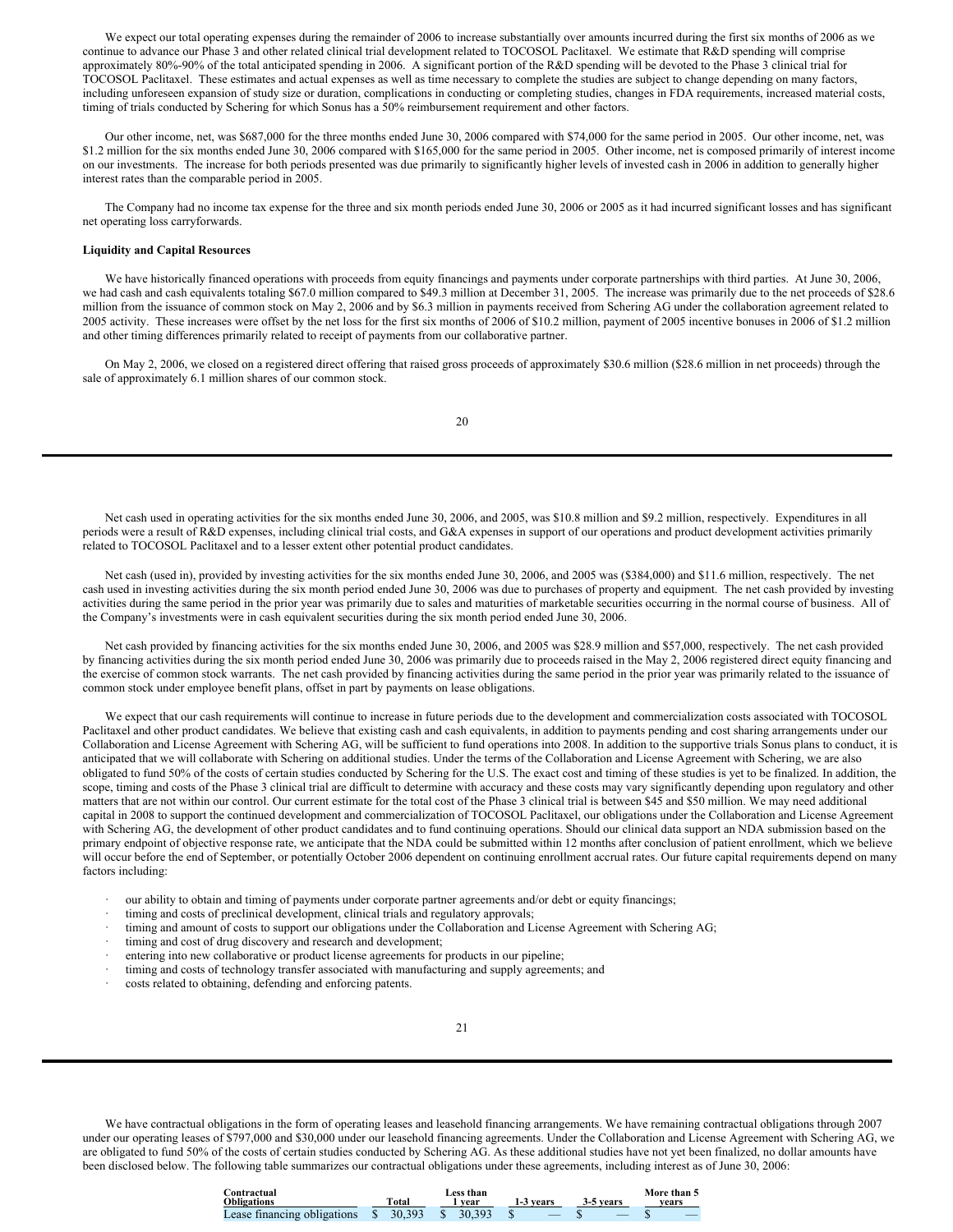| Operating lease obligations | 796.781 | 728.052                         | 68.729 |  |
|-----------------------------|---------|---------------------------------|--------|--|
| Total                       |         | \$ 827,174 \$ 758,445 \$ 68,729 |        |  |

#### **Critical Accounting Policies and Estimates**

We prepare our financial statements in conformity with accounting principles generally accepted in the United States of America. As such, we are required to make certain estimates, judgments and assumptions that we believe are reasonable based upon the information available. These estimates and assumptions affect the reported amounts of assets and liabilities at the date of the financial statements and the reported amounts of revenue and expenses during the periods presented. Actual results could differ significantly from those estimates under different assumptions and conditions. We believe that the following discussion addresses our most critical accounting estimates which are those that are most important to the portrayal of our financial condition and results of operations and which require our most difficult and subjective judgments, often as a result of the need to make estimates about the effect of matters that are inherently uncertain. We also have other policies that we consider key accounting policies; however, these policies do not meet the definition of critical accounting estimates, because they do not generally require us to make estimates or judgments which are difficult or subjective.

- · *Cash and Cash Equivalents.* We consider investments in highly liquid instruments purchased with a remaining maturity at purchase of 90 days or less to be cash equivalents. The amounts are recorded at cost, which approximate fair market value. Our cash equivalents and marketable securities consist principally of commercial paper, money market securities, corporate bonds/notes and government agency securities. We have classified our entire investment portfolio as available-for-sale. Available-for-sale securities are carried at fair value, with unrealized gains and losses reported as a separate component of stockholders' equity and included in accumulated other comprehensive income. The amortized cost of investments is adjusted for amortization of premiums and accretion of discounts to maturity. Such amortization and accretion are included in interest income. Interest earned on securities is included in interest income. We consider marketable securities with maturity greater than twelve months long-term and maturity less than twelve months short-term.
- Revenue Recognition. Since inception, we have generated revenue from collaborative agreements, licensing fees and from the assignment of developed and patented technology. These arrangements may include upfront non-refundable payments, development milestone payments, payments for research and development services performed and product sales royalties or revenue. Our revenue recognition policies are based on the requirements of SEC Staff Accounting Bulletin No. 104 "*Revenue Recognition*," and, for contracts with multiple deliverables, we allocate arrangement consideration based on the fair value of the elements under guidance from Emerging Issues Task Force Issue 00-21 ("EITF 00-21"), "*Revenue Arrangements with Multiple Deliverables*." Under EITF 00-21, revenue arrangements with multiple deliverables are divided into separate units of accounting and revenue is allocated to these units based upon relative fair values with revenue recognition criteria considered separately for each unit.

Nonrefundable upfront technology license fees, for product candidates where we are providing continuing services related to product development, are deferred and recognized as revenue over the estimated development period.

Milestones, in the form of additional license fees, typically represent nonrefundable payments to be received in conjunction with the achievement of a specific event identified in the contract, such as initiation or completion of specified clinical development activities and / or regulatory approvals. We believe that a milestone represents the culmination of a distinct earnings process when it is not associated with ongoing research, development or other performance on our part. We recognize such milestones as revenue when they become due and collection is reasonably assured. When a milestone does not represent the culmination of a distinct earnings process, we recognize revenue in a manner similar to that of an upfront technology license fee.

The timing and amount of revenue that we recognize from licenses of technology, either from upfront fees or milestones where we are providing continuing services related to product development, is primarily dependent upon our estimates of the development period. We define the development period as the point from which research activities commence up to FDA approval of our submission assuming no further research is necessary. As product candidates move through the development process, it is necessary to revise these estimates to consider changes to the product development cycle, such as changes in the clinical development plan, regulatory requirements, or various other factors, many of which may be outside of our control. Should the FDA require additional data or information, we would adjust our development period estimates accordingly. The impact on revenue of changes in our estimates and the timing thereof is recognized prospectively over the remaining estimated product development period. Revenue from research and development services performed under collaboration agreements is generally recognized in the period when the services are performed. Payments received in excess of amounts earned are recorded as deferred revenue.

Royalty revenue is generally recognized at the time of product sale by the licensee.

- · *Research and Development Expenses.* Pursuant to SFAS No. 2 "Accounting for Research and Development Costs," our research and development costs are expensed as incurred. Research and development expenses include, but are not limited to, payroll and personnel expenses, lab expenses, clinical trial and related clinical manufacturing costs, facilities and overhead costs. Clinical trial expenses, which are included in research and development expenses and represent a significant portion of our research and development expenditures, represent obligations resulting from our contracts with various clinical research organizations in connection with conducting clinical trials for our product candidates. We recognize expenses for these contracted activities based on a variety of factors, including actual and estimated labor hours, clinical site initiation activities, patient enrollment rates, estimates of external costs and other activitybased factors. We believe that this method best approximates the efforts expended on a clinical trial with the expenses we record. We adjust our rate of clinical expense recognition if actual results differ from our estimates.
- · *Valuation of Equity Instruments.* We adopted the requirements of SFAS 123R, "*Share-Based Payment,*" effective January 1, 2006, utilizing the "modified prospective" method. We use the Black-Scholes-Merton option-pricing model as the most appropriate fair-value method for our awards and recognize compensation cost on a straight-line basis over our awards' vesting periods in accordance with the provisions of SFAS 123R. In valuing our options using the Black-Scholes-Merton option-pricing model, we make assumptions about risk-free interest rates, dividend yields, volatility and weighted average expected lives of the options. Risk-free interest rates are derived from United States treasury securities as of the option grant date. Dividend yields are based on our historical dividend payments, which have been zero to date.

Volatility is derived from the historical volatility of our common stock as traded on NASDAQ. Forfeiture rates are estimated using historical actuals over the estimated life of the option grant. These rates are adjusted on a quarterly basis and any change in compensation expense is recognized in the period of the change. The weighted average expected lives of the options is based on historical experience of option exercises and the average vesting option schedule. For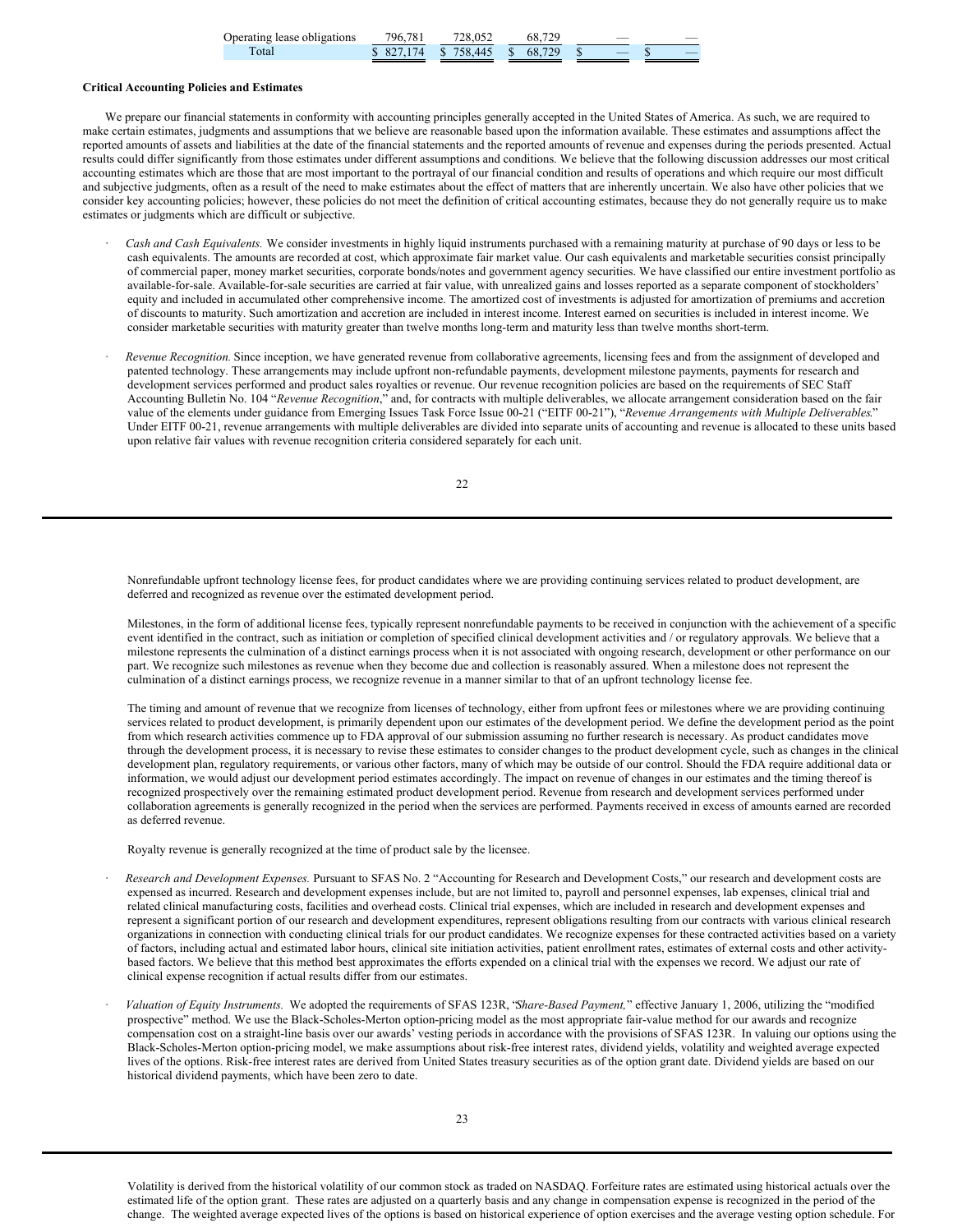unvested awards granted prior to the adoption date, compensation expense is based on the original grant date fair value measurement under SFAS 123. We currently believe that the assumptions used to generate those fair values are appropriate and therefore are not revisiting those calculations.

<span id="page-13-0"></span>We previously applied Accounting Principles Board (APB) Opinion No. 25, "Accounting for Stock Issued to Employees," and related Interpretations and provided the required pro forma disclosures of SFAS No. 123, "Accounting for Stock-Based Compensation".

#### *Recent Accounting Pronouncements*

On July 13, 2006, the FASB issued final Interpretation No. 48, Accounting for Uncertainty in Income Taxes (FIN 48). FIN 48 is effective for fiscal years beginning after December 15, 2006 and addresses minimum required thresholds for recognition of tax positions in the financial statements when uncertainty is present. As Sonus provides a full valuation allowance for its tax positions, the adoption of FIN 48 is not expected to have a material impact on our financial **statements** 

#### **Item 3. Quantitative and Qualitative Disclosures About Market Risk**

The market risk inherent in our marketable securities and cash equivalents portfolio represents the potential loss that could arise from adverse changes in interest rates. If market rates hypothetically increase immediately and uniformly by 100 basis points from levels at June 30, 2006, the decline in the fair value of our investment portfolio would not be material. Because we have the ability to hold our fixed income investments until maturity, we do not expect our operating results or cash flows to be affected to any significant degree by a sudden change in market interest rates.

#### <span id="page-13-1"></span>**Item 4. Controls and Procedures**

#### Evaluation of disclosure controls and procedures

An evaluation as of the end of the period covered by this report was carried out under the supervision and participation of management, including our Chief Executive Officer and Chief Financial Officer, of the effectiveness of the design and operation of our disclosure controls and procedures. Based upon the evaluation, our Chief Executive Officer and Chief Financial Officer concluded that our disclosure controls and procedures are effective in timely alerting them to material information required to be included in our periodic SEC filings. A controls system, no matter how well designed and operated, cannot provide absolute assurance that the objectives of the controls are met, and no evaluation of controls can provide absolute assurance that all controls and instances of fraud, if any, within a company have been, or will be, detected.

### Changes in internal control over financial reporting

We have not made any changes to our internal control over financial reporting (as defined in rule 13a-15(f) and 15d-15(f) under the Exchange Act) during the fiscal quarter ended June 30, 2006 that have materially affected, or are reasonably likely to materially affect, our internal control over financial reporting.

#### <span id="page-13-2"></span>**Item 1A. Risk Factors**

You should consider the risk below carefully in addition to other information contained in this report before engaging in any transaction involving shares of our common stock. If any of these risks occur, they could seriously harm our business, financial condition or results of operations. In such case, the trading price of our common stock could decline, and you may lose all or part of your investment.

# Governmental regulatory requirements are lengthy and expensive and failure to obtain necessary approvals will prevent us or our partners from commercializing *a product.*

We are subject to uncertain governmental regulatory requirements and a lengthy approval process for our products prior to any commercial sales of our products. The development and commercial use of our products are regulated by the U.S. Food and Drug Administration, or FDA, the European Medicines Evaluation Agency, or EMEA, and comparable regulatory agencies in other countries. The regulatory approval process for new products is lengthy and expensive. Before we can submit an application to the FDA and comparable international agencies, the product candidate must undergo extensive testing, including animal studies and human clinical trials that can take many years and require substantial expenditures. Data obtained from such testing may be susceptible to varying interpretations, which could delay, limit or prevent regulatory approval. In addition, changes in regulatory policy for product approval may cause additional costs in our efforts to secure necessary approvals.

Our product candidates are subject to significant uncertainty because they are in both early to late stages of development and are subject to regulatory approval. The results of preclinical and clinical testing of our products are uncertain and regulatory approval of our products may take longer or be more expensive than anticipated, which could have a material adverse effect on our business, financial condition and results of operations. In June 2005, the FDA completed its review of the contents of the SPA for TOCOSOL Paclitaxel. The FDA has indicated to Sonus that NDA approval under 505(b)(2) will require either (i) demonstration of superior efficacy of TOCOSOL Paclitaxel as compared to Taxol; or (ii) demonstration of non-inferior efficacy of TOCOSOL Paclitaxel as compared to Taxol, and either a change of the approved label for Taxol and generic equivalents to include a weekly dosing schedule or availability of reviewable data from a Phase 3 trial comparing the efficacy of Taxol using a weekly dosing schedule to that of Taxol using the currently approved three-weekly dosing schedule.

We do not currently believe that the timing or cost of the Phase 3 trial or the NDA submission will be adversely affected by these requirements. The clinical trial Protocol and Statistical Analysis Plan approved under the SPA provide for sequential superiority analyses for efficacy of TOCOSOL Paclitaxel compared to Taxol, provided that we first demonstrate a non-inferior objective response rate; however, there can be no assurance that the Phase 3 clinical trial data will demonstrate that TOCOSOL Paclitaxel has efficacy that is non-inferior or superior to Taxol. Further, there can be no assurance that the approved label for Taxol or generics will be changed to provide for weekly dosing, although we do believe, based on several discussions with the FDA, that they are pursuing this change.

We have an agreement with the Cancer and Leukemia Group B Foundation (the CALGB) giving us the right to use data from the CALGB Study 9840, a Phase 3 trial comparing weekly dosing of Taxol (paclitaxel injection) to three-weekly dosing of Taxol in patients with metastatic breast cancer. In the event that TOCOSOL Paclitaxel does not achieve superior efficacy over Taxol in the Phase 3 trial or the approved label for Taxol is not changed to include a weekly dosing schedule, it is Sonus' intent to submit the CALGB 9840 data to the FDA as part of the TOCOSOL Paclitaxel NDA to support weekly dosing of Taxol as an appropriate reference arm in the ongoing pivotal Phase 3 trial. Based on the summary presentation of CALGB 9840 at the American Society of Clinical Oncology (ASCO) 2004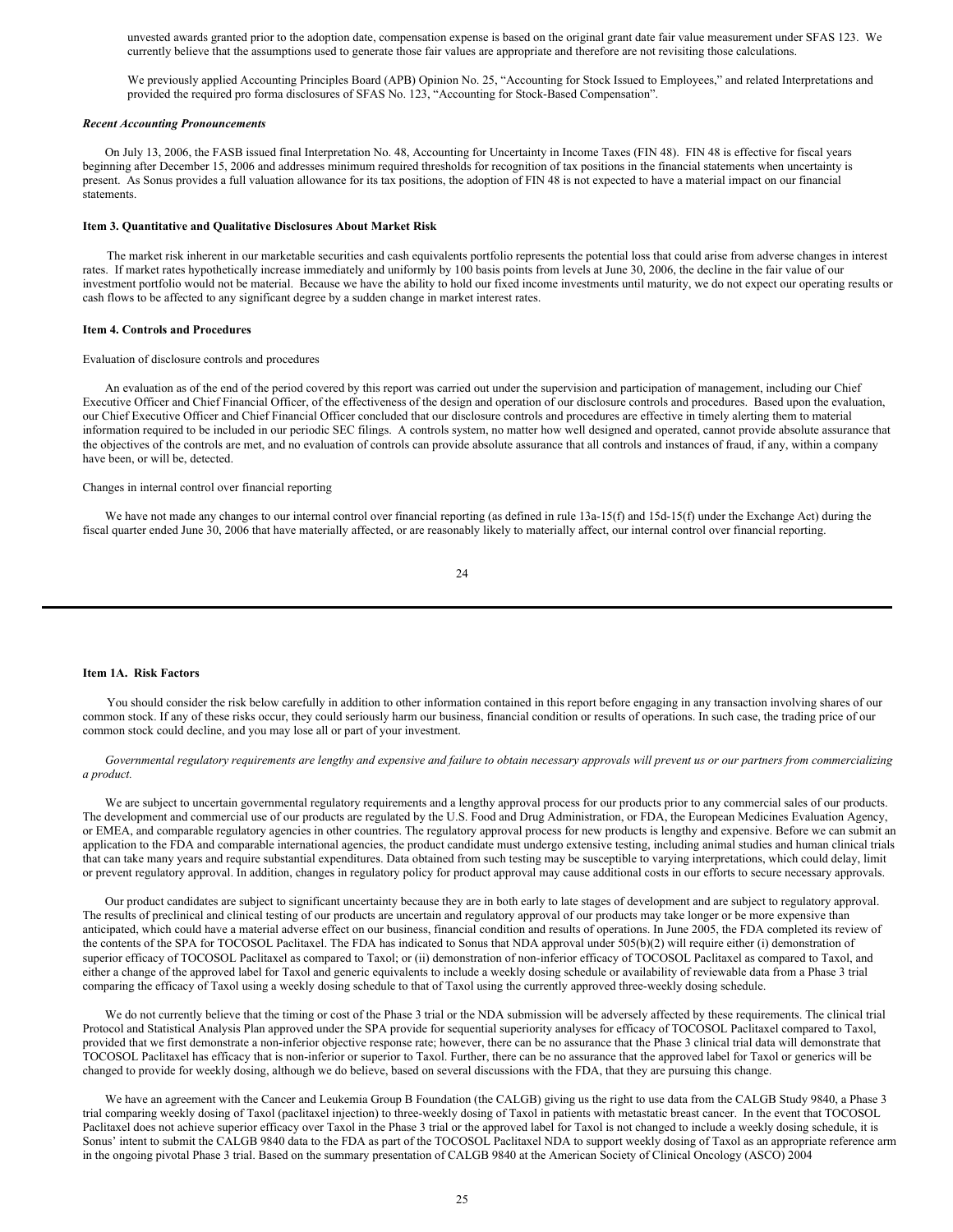annual meeting and discussions with the FDA, Sonus believes that the data from this study should fulfill the FDA's requirement to submit a reviewable data set that compares weekly dosing of Taxol to three-weekly dosing of Taxol, and demonstrate the weekly regimen to be non-inferior to the every three-weekly regimen. However, Sonus has not yet reviewed or analyzed the CALGB 9840 data, and until the detail analysis is completed, there can be no assurance that the data obtained from this study will be sufficient to support the TOCOSOL Paclitaxel NDA. If Sonus is required to conduct an additional Phase 3 trial of Taxol given weekly versus three-weekly, substantial additional costs and time would be required before the NDA submission for TOCOSOL Paclitaxel.

In addition, there is pending litigation attacking the utilization of the 505(b)(2) regulatory strategy generally. There can be no assurance that such litigation will not be successful. A 505(b)(2) application permits us to rely upon the FDA's findings of safety and efficacy for a previously approved drug product without requiring us to obtain a right of reference from the original applicant. In addition to permitting reliance upon the FDA's prior findings of safety and effectiveness for previously approved drugs, section 505(b)(2) continues to allow reliance on third party data that is available in published literature and which establishes the safety and effectiveness of a drug. However, we are required to provide any additional clinical data necessary to demonstrate the safety and effectiveness of differences between the original drug and the 505(b)(2) drug, so while unnecessary duplication of preclinical and certain human studies is avoided, specific studies may be required to establish the relevance and applicability of prior findings for our particular product formulation. We cannot predict if or when any of our products under development will be commercialized.

We may need additional capital in the future to support the continued development and commercialization of TOCOSOL Paclitaxel, our obligations under the *Collaboration and License Agreement with Schering AG and to fund continuing operations.*

We expect that our cash requirements will continue to increase in future periods due to development costs associated with TOCOSOL Paclitaxel and other product candidates. We believe that existing cash and cash equivalents, in addition to future payments and cost sharing arrangements under our Collaboration and License Agreement with Schering AG, will be sufficient to fund operations into 2008. It is likely that we will need additional capital in 2008 to complete the development and commercialization of TOCOSOL Paclitaxel, fund our obligations under the Collaborative License Agreement with Schering AG, fund the development of other product candidates and support our continuing operations. In addition to the supportive trials Sonus plans to conduct, it is anticipated that we will collaborate with Schering on additional studies. Under the terms of the Collaboration and License Agreement with Schering, we are also obligated to fund 50% of the costs of certain studies conducted by Schering for the U.S. The exact cost and timing of these studies is yet to be finalized. Our current estimate for the total cost of the Phase 3 trial is between \$45 million and \$50 million. However, the scope, timing and costs of the Phase 3 clinical trial are difficult to determine with accuracy and these costs may vary significantly depending upon regulatory and other matters that are not within our control. Should our clinical data support an NDA submission based on the primary endpoint of objective response rate, we anticipate that the NDA could be submitted within 12 months after conclusion of patient enrollment, which we believe will occur before the end of September, or potentially October 2006 dependent on continuing enrollment accrual rates. Our future capital requirements depend on many factors including:

- our ability to obtain and timing of payments under corporate partner agreements and/or debt or equity financings;
- our ability to obtain and timing of capital funding under equity or debt financing agreements;
- timing and costs of preclinical development, clinical trials and regulatory approvals;

timing and amount of costs to support our obligations under the Collaboration and License Agreement with Schering AG;

- entering into new collaborative or product license agreements;
- timing and costs of technology transfer associated with manufacturing and supply agreements; and
- costs related to obtaining, defending and enforcing patents.

Any future debt or equity financing, if available, may result in substantial dilution to existing stockholders, and debt financing, if available, may include restrictive covenants.

# *If we fail to develop new products, then we may never realize revenue from product commercialization.*

A key element of our business strategy is to utilize our technologies for the development and commercialization of products that utilize our proprietary TOCOSOL technology. Most of our attention and resources are directed to the development of our proprietary TOCOSOL technology, a technology that provides a novel approach to the formulation of water insoluble compounds for therapeutic applications. Significant expenditures in additional research and development, clinical testing, regulatory, manufacturing, and sales and marketing activities will be necessary in order for us to demonstrate the efficacy of our products, or commercialize any products developed with our technology. There can be no assurance that product candidates under development or any future products will be safe or efficacious. If the product candidates under development are ultimately ineffective in treating cancer, do not receive the necessary regulatory approvals or do not obtain commercial acceptance, we will incur additional losses, our accumulated deficit will increase and our business will be materially adversely affected.

Even if we are successful in developing our products, there is no assurance that such products will receive regulatory approval or that a commercially viable market will develop.

We have a history of operating losses which we expect will continue and we may never become profitable.

We have experienced significant accumulated losses since our inception, and are expected to incur net losses for the foreseeable future. These losses have resulted primarily from expenses associated with our research and development activities, including nonclinical and clinical trials, and general and administrative expenses. As of June 30, 2006, our accumulated deficit totaled \$98.4 million. We anticipate that our operating losses will continue as we further invest in research and development for our products. We will not generate the majority of milestone or royalty revenues under our collaboration and license agreement with Schering AG unless and until we receive regulatory approvals, which are not likely to occur until 2008 and beyond. Even if we generate milestone and royalty revenues, there can be no assurance that we will be able to achieve or sustain profitability. Our results of operations have varied and will continue to vary significantly and depend on, among other factors:

- our ability to obtain and timing of payments under corporate partner agreements and/or debt or equity financings;
- timing and costs of preclinical development, clinical trials and regulatory approvals;
- timing and amount of costs to support our obligations under the Collaboration and License Agreement with Schering AG;
- drug discovery and research and development;
- entering into new collaborative or product license agreements for products in our pipeline;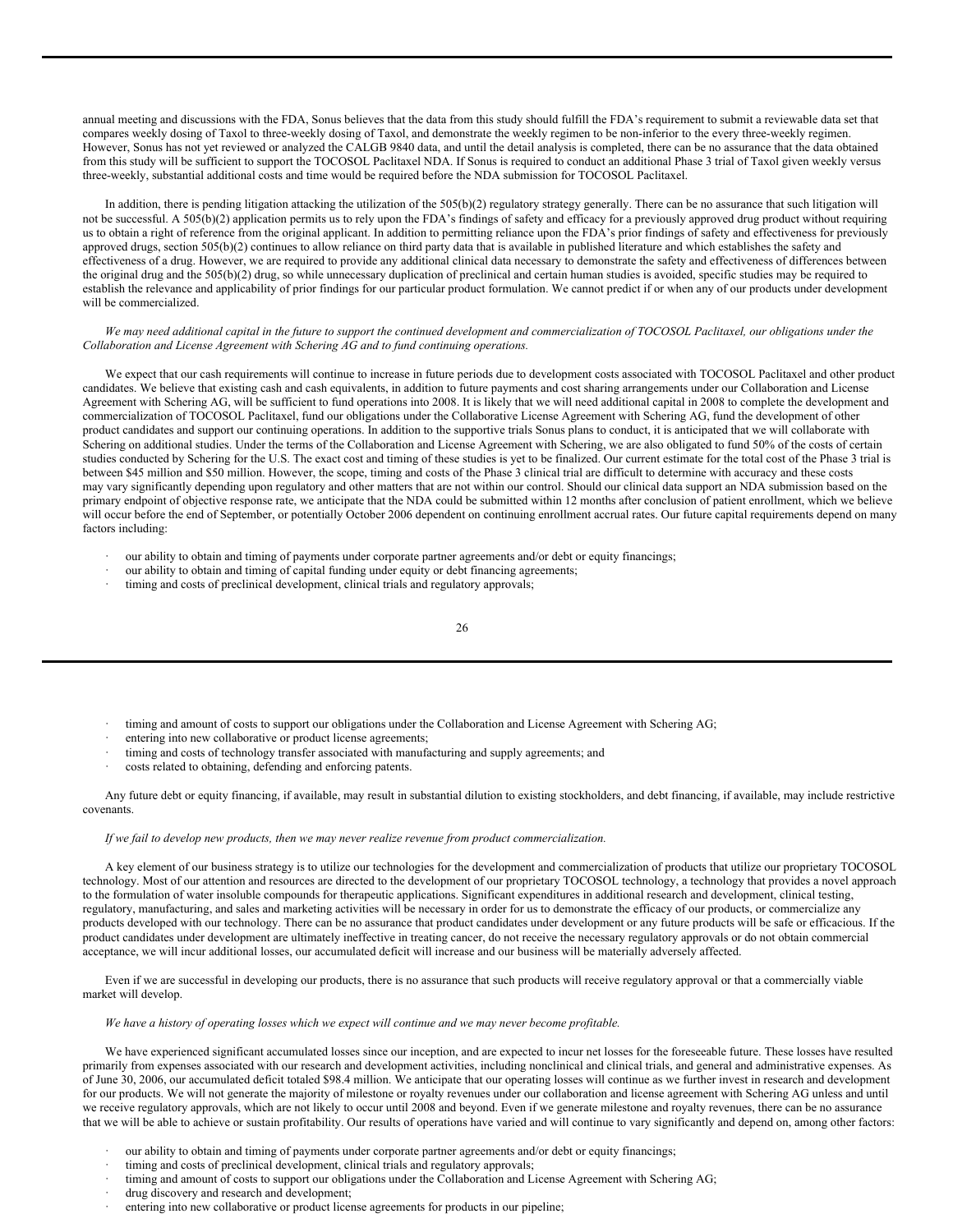timing and costs of technology transfer associated with manufacturing and supply agreements; and

costs related to obtaining, defending and enforcing patents.

#### *We depend on third parties for funding, clinical development, manufacturing and distribution of TOCOSOL Paclitaxel.*

We are dependent, and may in the future be dependent, on third parties for funding or performance of a variety of key activities including research, clinical development, manufacturing, marketing, sales and distribution of our products. Our current business strategy is to enter into agreements with third parties both to license rights to our potential products and to develop and commercialize new products. We executed an agreement with Schering AG for TOCOSOL Paclitaxel in October 2005. Under the Collaboration and License Agreement, Schering has a worldwide exclusive license to market and promote TOCOSOL Paclitaxel and is responsible for clinical development and regulatory activities outside of the U.S. If these arrangements with Schering or other third parties are terminated or the collaborations are not successful, we will be required to identify alternative sources of funding to finance research, clinical development, manufacturing, marketing, sales and/or distribution. Our inability to secure additional funding would have a material adverse effect on our business, financial condition and results of operations. Our success depends in part upon the performance by these collaborators of their responsibilities under these arrangements. We have no control over the resources that our partners may devote to the development and commercialization of products under these collaborations and our partners may fail to conduct their collaborative activities successfully or in a timely manner. On April 13, 2006, a wholly owned subsidiary of Bayer AG, a German corporation, or Bayer, submitted a formal tender offer to the stockholders of Schering to purchase all of the outstanding shares of Schering. We are not aware if the acquisition will have any effect on our business, financial condition or results of operations in the future.

#### If we lose our key personnel or are unable to attract and retain qualified scientific and management personnel, we may be unable to become profitable.

We are highly dependent on our key executives, including Michael A. Martino, President & Chief Executive Officer and Alan Fuhrman, Senior Vice President & Chief Financial Officer. We do not have employment agreements in place with these key executives nor do we maintain any key person life insurance coverage on these persons. The loss of any of these key executives or the inability to recruit and retain qualified scientific personnel to perform research and development and qualified management personnel could have a material adverse effect on our business, financial condition and results of operations. There can be no assurance that we will be able to attract and retain such personnel on acceptable terms, if at all, given the competition for experienced scientists and other personnel among numerous medical and pharmaceutical companies, universities and research institutions.

#### Future U.S. or international legislative or administrative actions also could prevent or delay regulatory approval of our products.

Even if regulatory approvals are obtained, they may include significant limitations on the indicated uses for which a product may be marketed. A marketed product also is subject to continual FDA, EMEA and other regulatory agency review and regulation. Later discovery of previously unknown problems or failure to comply with the applicable regulatory requirements may result in restrictions on the marketing of a product or withdrawal of the product from the market, as well as possible civil or criminal sanctions. In addition, if marketing approval is obtained, the FDA, EMEA or other regulatory agency may require post-marketing testing and surveillance programs to monitor the product's efficacy and side effects. Results of these post-marketing programs may prevent or limit the further marketing of a product.

28

The development of pharmaceutical products in general and the development of paclitaxel reformulations in particular is extremely competitive, and if we fail to *compete ef ectively, it would negatively impact our business.*

Competition in the development of pharmaceutical products is intense and expected to increase. We also believe that other medical and pharmaceutical companies will compete with us in the areas of research and development, acquisition of products and technology licenses, and the manufacturing and marketing of our products. Success of products in these fields will be based primarily on:

- efficacy;
- safety:
- price;
- ease of administration;
- breadth of approved indications; and
- physician, healthcare payor and patient acceptance.

Several other companies are developing paclitaxel reformulations with a goal of delivering a more effective and tolerable therapy than the approved paclitaxel products. Some of these products are further in development than TOCOSOL Paclitaxel and may achieve regulatory approval before our product. On January 7, 2005, Abraxis BioScience (formerly American Pharmaceutical Partners) obtained FDA approval to market its paclitaxel-based product, ABRAXANE (paclitaxel proteinbound particles for injectible suspension). In addition, sanofi-aventis has a taxane product, Taxotere (docetaxel), which is similar to paclitaxel and is marketed for the treatment of breast, non-small cell lung and prostate cancers. There are also a number of generic paclitaxel products, identical to Taxol, currently on the market. As a result of the increased competition, the price for paclitaxel products has been under pressure and may drop significantly even if we achieve regulatory approval.

Many of our competitors and potential competitors, including large pharmaceutical, chemical and biotechnology concerns and universities and other research institutions, have substantially greater financial, technical and human resources than we do and have substantially greater experience in developing products, obtaining regulatory approvals and marketing and manufacturing medical products. Accordingly, these competitors may succeed in obtaining FDA approval for their products more rapidly than we do. In addition, other technologies or products may be developed that have an entirely different approach that would render our technology and products noncompetitive or obsolete. If we fail to compete effectively, it would have a material adverse effect on our business, financial condition and results of operations.

We rely on third party suppliers and manufacturers to produce products that we develop and failure to retain such suppliers and manufacturers would adversely *impact our ability to commercialize our products.*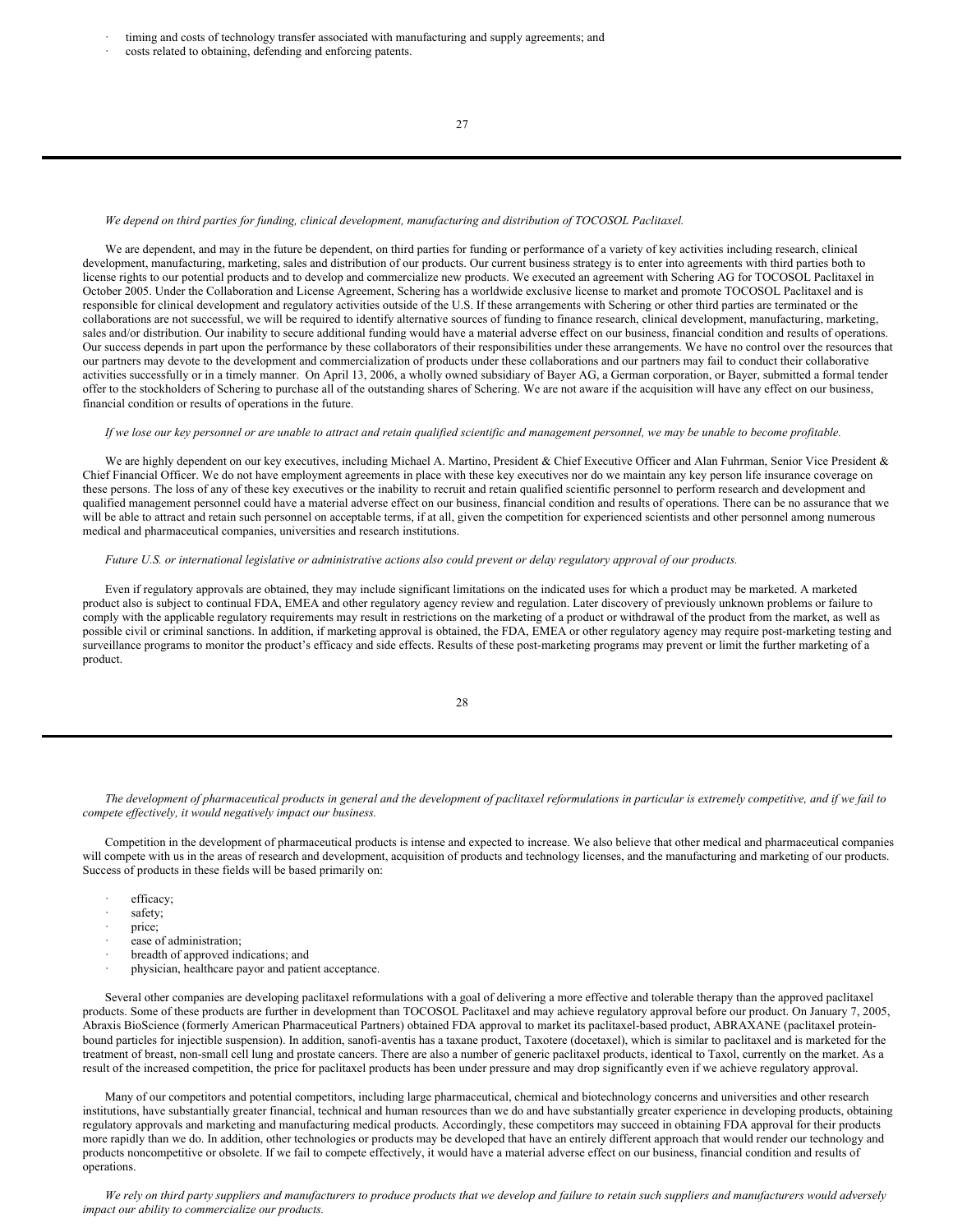We currently rely on third parties to supply the chemical ingredients necessary for our drug product candidates. We have entered into supply agreements for the supply of GMP grade paclitaxel, which is the active pharmaceutical ingredient in TOCOSOL Paclitaxel. The chemical ingredients for our products are manufactured by a limited number of vendors. The inability of these vendors to supply medical-grade materials to us could delay the manufacturing of, or cause us to cease the manufacturing of our products. We also rely on third parties to manufacture our products for research and development and clinical trials. TEVA Pharmaceuticals USA (TEVA) is our primary manufacturer of TOCOSOL Paclitaxel for clinical studies and has also agreed to manufacture TOCOSOL Paclitaxel for commercialization. The TEVA agreement has an initial term of five years after market introduction of TOCOSOL Paclitaxel, provided that market introduction occurs before June 2009, and is not terminable at will. On March 2, 2006, Schering gave us notice of its assumption of the manufacturing of TOCOSOL Paclitaxel. Schering has not yet established a manufacturing facility for the product. We previously manufactured clinical supplies of TOCOSOL Paclitaxel at other GMP certified contract laboratories. Suppliers and manufacturers of our products must operate under GMP regulations, as

required by the FDA, and there are a limited number of contract manufacturers that operate under GMP regulations. GMP are enumerated in FDA regulations and guidance documents. The facilities, procedures, and operations of our contract manufacturers must be determined to be adequate by the FDA before approval of product manufacturing. Manufacturing facilities are subject to inspections by the FDA for compliance with GMP, licensing specifications, and other FDA regulations. Failure to comply with FDA and other governmental regulations can result in fines, unanticipated compliance expenditures, recall or seizure of products, total or partial suspension of production and/or distribution, suspension of the FDA's review of NDAs, injunctions and criminal prosecution. Any of these actions could have a material adverse effect on us. Our reliance on independent manufacturers involves a number of other risks, including the absence of adequate capacity, the unavailability of, or interruptions in, access to necessary manufacturing processes and reduced control over delivery schedules. If our manufacturers are unable or unwilling to continue manufacturing our products in required volumes or have problems with commercial scale-up, we will have to identify acceptable alternative manufacturers. The use of a new manufacturer may cause significant interruptions in supply if the new manufacturer has difficulty manufacturing products to our specifications. Further, the introduction of a new manufacturer may increase the variation in the quality of our products.

## If we fail to secure adequate intellectual property protection or become involved in an intellectual property dispute, it could significantly harm our financial *results and ability to compete.*

Our success will depend, in part, on our ability to obtain and defend patents and protect trade secrets. As of June 30, 2006, we held nine United States patents and four patents outside the U.S., one each in Canada, Taiwan, Mexico and India pertaining to our proprietary TOCOSOL technology. We hold one additional United States patent directed to other technologies. Additional patent applications are pending in the United States and counterpart filings have been made in Europe, Canada and key countries in Asia and Latin America. The patent position of medical and pharmaceutical companies is highly uncertain and involves complex legal and factual questions. There can be no assurance that any claims which are included in pending or future patent applications will be issued, that any issued patents will provide us with competitive advantages or will not be challenged by third parties, or that the existing or future patents of third parties will not have an adverse effect on our ability to commercialize our products. Furthermore, there can be no assurance that other companies will not independently develop similar products, duplicate any of our products or design around patents that may be issued to us. Litigation may be necessary to enforce any patents issued to us or to determine the scope and validity of others' proprietary rights in court or administrative proceedings. Any litigation or administrative proceeding could result in substantial costs to us and distraction of our management. An adverse ruling in any litigation or administrative proceeding could have a material adverse effect on our business, financial condition and results of operations.

#### *Our commercial success will depend in part on not infringing patents issued to competitors.*

There can be no assurance that patents belonging to competitors will not require us to alter our products or processes, pay licensing fees or cease development of our current or future products. Any litigation regarding infringement could result in substantial costs to us and distraction of our management, and any adverse ruling in any litigation could have a material adverse effect on our business, financial condition and results of operations. Further, there can be no assurance that we will be able to license other technology that we may require at a reasonable cost or at all. Failure by us to obtain a license to any technology that we may require to commercialize our products could result in the termination of the Collaboration and License Agreement with Schering AG and would have a material adverse effect on our business, financial condition and results of operations. In addition, to determine the priority of inventions and the ultimate ownership of patents, we may participate in interference, reissue or re-examination proceedings conducted by the U.S. Patent and Trademark Office or in proceedings before international agencies with respect to any of our existing patents or patent applications or any future patents or applications, any of which could result in loss of ownership of existing, issued patents, substantial costs to us and distraction of our management.

30

# Reimbursement procedures and future healthcare reform measures are uncertain and may adversely impact our ability to successfully sell pharmaceutical *products.*

Our ability to successfully sell any pharmaceutical products will depend in part on the extent to which government health administration authorities, private health insurers and other organizations will reimburse patients for the costs of future pharmaceutical products and related treatments. In the United States, government and other third-party payors have sought to contain healthcare costs by limiting both coverage and the level of reimbursement for new pharmaceutical products approved for marketing by the FDA. In some cases, these payors may refuse to provide any coverage for uses of approved products to treat medical conditions even though the FDA has granted marketing approval. Healthcare reform may increase these cost containment efforts. We believe that managed care organizations may seek to restrict the use of new products, delay authorization to use new products or limit coverage and the level of reimbursement for new products. Internationally, where national healthcare systems are prevalent, little if any funding may be available for new products, and cost containment and cost reduction efforts can be more pronounced than in the United States.

#### *If our products are not accepted by the medical community our business will suf er.*

Commercial sales of our proposed products will substantially depend upon the products' efficacy and on their acceptance by the medical community. Widespread acceptance of our products will require educating the medical community as to the benefits and reliability of the products. Our proposed products may not be accepted, and, even if accepted, we are unable to estimate the length of time it would take to gain such acceptance.

The businesses in which we engage have a risk of product liability, and in the event of a successful suit against us, our business could be severely harmed.

The testing, marketing and sale of pharmaceutical products entails a risk of product liability claims by consumers and others. We currently maintain product liability insurance for our clinical trials with limits of \$10 million per claim and in the aggregate, which we believe to be adequate for current non-commercial and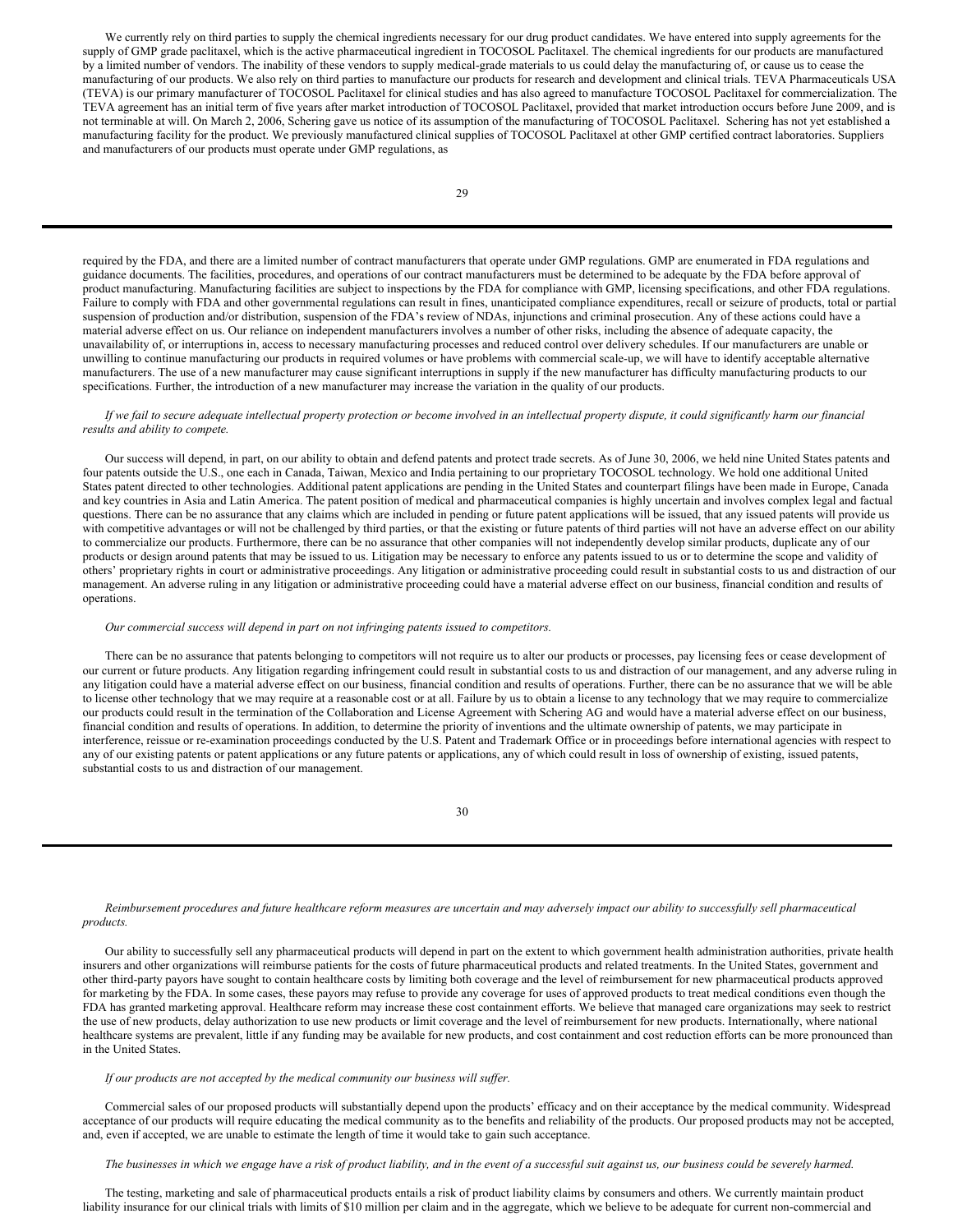Phase 3 applications of our products. In the event of a successful suit against us, the lack or insufficiency of insurance coverage could have a material adverse effect on our business and financial condition.

Since we use hazardous materials in our business, we may be subject to claims relating to improper handling, storage or disposal of these materials.

Our research and development activities involve the controlled use of hazardous materials, chemicals and various radioactive compounds. We are subject to federal, state and local laws and regulations governing the use, manufacture, storage, handling and disposal of such materials and certain waste products. Although we believe that our safety procedures for handling and disposing of such materials comply with the standards prescribed by state and federal regulations, the risk of accidental contamination or injury from these materials cannot be eliminated completely. In the event of such an accident, we could be held liable for any damages that result and any such liability not covered by insurance could exceed our resources. Compliance with environmental laws and regulations may be expensive, and current or future environmental regulations may impair our research, development or production efforts.

Market volatility may affect our stock price and the value of an investment in our common stock may be subject to sudden decreases.

The trading price for our common stock has been, and we expect it to continue to be, volatile. The price at which our common stock trades depends upon a number of factors, including our historical and anticipated operating results, preclinical and clinical trial results, market perception of the prospects for

31

biotechnology companies as an industry sector and general market and economic conditions, some of which are beyond our control. Factors such as fluctuations in our financial and operating results, changes in government regulations affecting product approvals, reimbursement or other aspects of our or our competitors' businesses, FDA review of our product development activities, the results of preclinical studies and clinical trials, announcements of technological innovations or new commercial products by us or our competitors, developments concerning key personnel and our intellectual property rights, significant collaborations or strategic alliances and publicity regarding actual or potential performance of products under development by us or our competitors could also cause the market price of our common stock to fluctuate substantially. In addition, the stock market has from time to time experienced extreme price and volume fluctuations. These broad market fluctuations may lower the market price of our common stock. Moreover, during periods of stock market price volatility, share prices of many biotechnology companies have often fluctuated in a manner not necessarily related to the companies' operating performance. Also, biotechnology or pharmaceutical stocks may be volatile even during periods of relative market stability. Accordingly, our common stock may be subject to greater price volatility than the stock market as a whole.

Failure to satisfy NASDAQ Global Market listing requirements may result in our common stock being delisted from The NASDAQ Global Market.

Our common stock is currently listed on The NASDAQ Global Market under the symbol "SNUS." For continued inclusion on The NASDAQ Global Market, we must maintain among other requirements stockholders' equity of at least \$10.0 million, a minimum bid price of \$1.00 per share and a market value of our public float of at least \$5.0 million; or market capitalization of at least \$50 million, a minimum bid price of \$1.00 per share and a market value of our public float of at least \$15.0 million. As of June 30, 2006, we had stockholders' equity of approximately \$55.0 million. In the event that we fail to satisfy the listing standards on a continuous basis, our common stock may be removed from listing on The NASDAQ Global Market. If our common stock were delisted from The NASDAQ Global Market, our common stock may be transferred to the NASDAQ Capital Market if we satisfy the listing criteria for the NASDAQ Capital Market or trading of our common stock, if any, may be conducted in the over-the-counter market in the so-called "pink sheets" or, if available, the National Association of Securities Dealer's "Electronic Bulletin Board." Consequently, broker-dealers may be less willing or able to sell and/or make a market in our common stock. Additionally, an investor would find it more difficult to dispose of, or to obtain accurate quotations for the price of, our common stock. As a result of a delisting, it may become more difficult for us to raise funds through the sale of our securities.

<span id="page-17-0"></span>32

#### **Item 4. Submission of Matters to a Vote of Security Holders**

Our Annual Meeting of Stockholders was held on May 9, 2006. At the Annual Meeting, there were three matters submitted to a vote of security holders. Proxies were solicited pursuant to Regulation 14A of the Securities Exchange Act of 1934. There was no solicitation in opposition to management's nominees as listed in the proxy statement.

Each director nominated and all other proposals submitted to a vote passed and the voting outcome of each proposal was as follows:

1. Election of the following five (5) directors to serve until the next annual meeting of stockholders or until their successors are elected and have qualified to serve as directors:

| Nominee               | <b>For</b> | Abstain |
|-----------------------|------------|---------|
| Michelle Burris       | 26,179,605 | 23.847  |
| George W. Dunbar, Jr. | 25,895,486 | 307,966 |
| Robert E. Ivy         | 26,180,773 | 22,679  |
| Michael A. Martino    | 26,178,623 | 24.829  |
| Dwight Winstead       | 25,898,530 | 304.922 |

2. Approval of the 2006 Employee Stock Purchase Plan:

For: 25,968,994 Against: 200,288 Abstain: 34,170

3. Ratification of Ernst & Young LLP as independent auditors of the Company for the fiscal year ending December 31, 2006:

For: 26,185,386 Against: 13,159 Abstain: 4,907

#### **Item 6. Exhibits**

<span id="page-17-1"></span>31.1 Certification of President and Chief Executive Officer pursuant to Rule 13a-14(a) or 15d-14(a).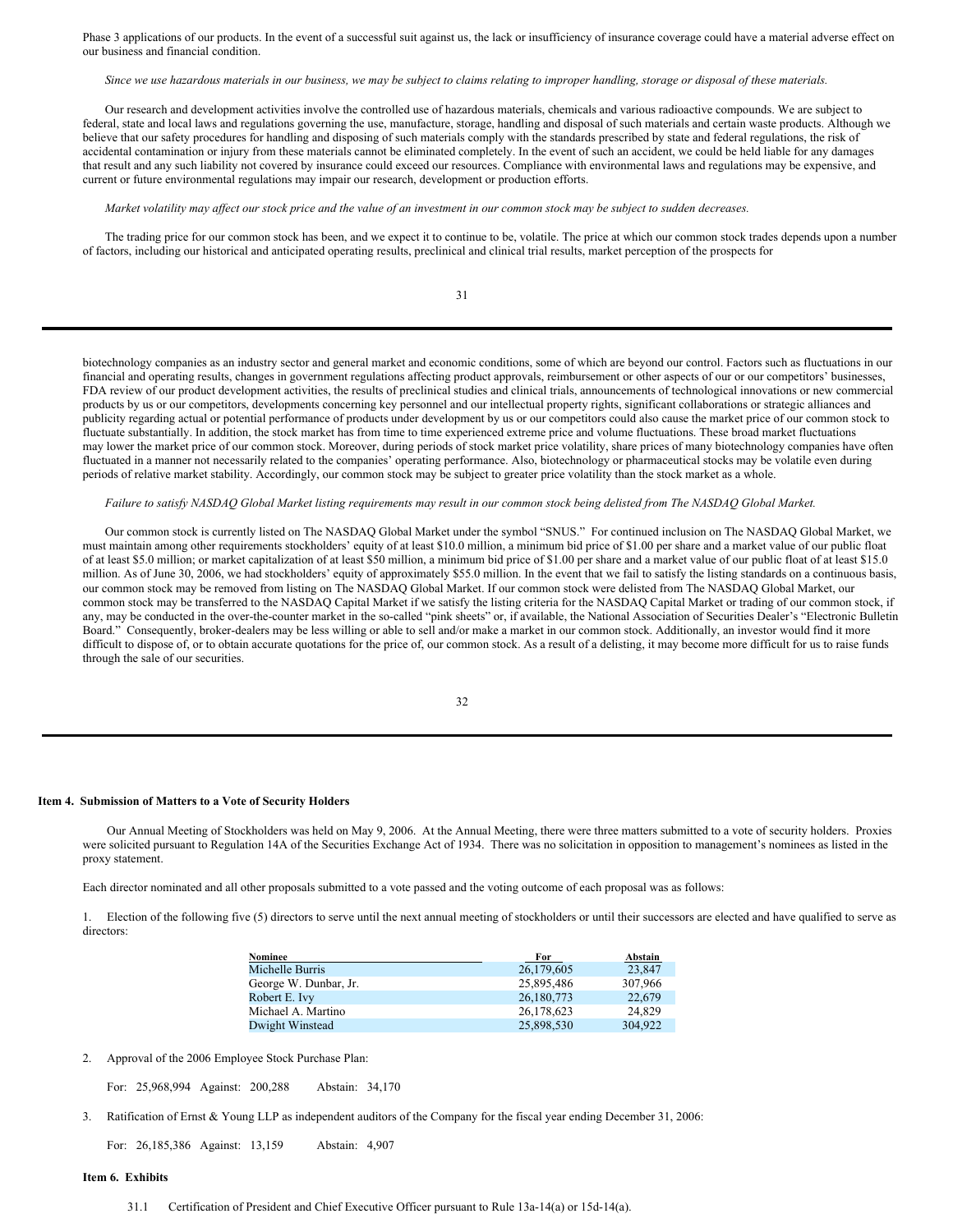- 31.2 Certification of Chief Financial Officer pursuant to Rule 13a-14(a) or 15d-14(a).
- 32.1 Certification of President and Chief Executive Officer pursuant to Rule 13a-14(b) or 15d-14(b).
- 32.2 Certification of Chief Financial Officer pursuant to Rule 13a-14(b) or 15d-14(b).

# **SIGNATURES**

In accordance with the requirements of the Securities Exchange Act, the registrant caused this report to be signed on its behalf by the undersigned, thereunto duly authorized.

# **SONUS PHARMACEUTICALS, INC.**

Date: August 9, 2006 By: /s/ Alan Fuhrman

Alan Fuhrman Senior Vice President, Chief Financial Officer (Principal Financial Officer)

34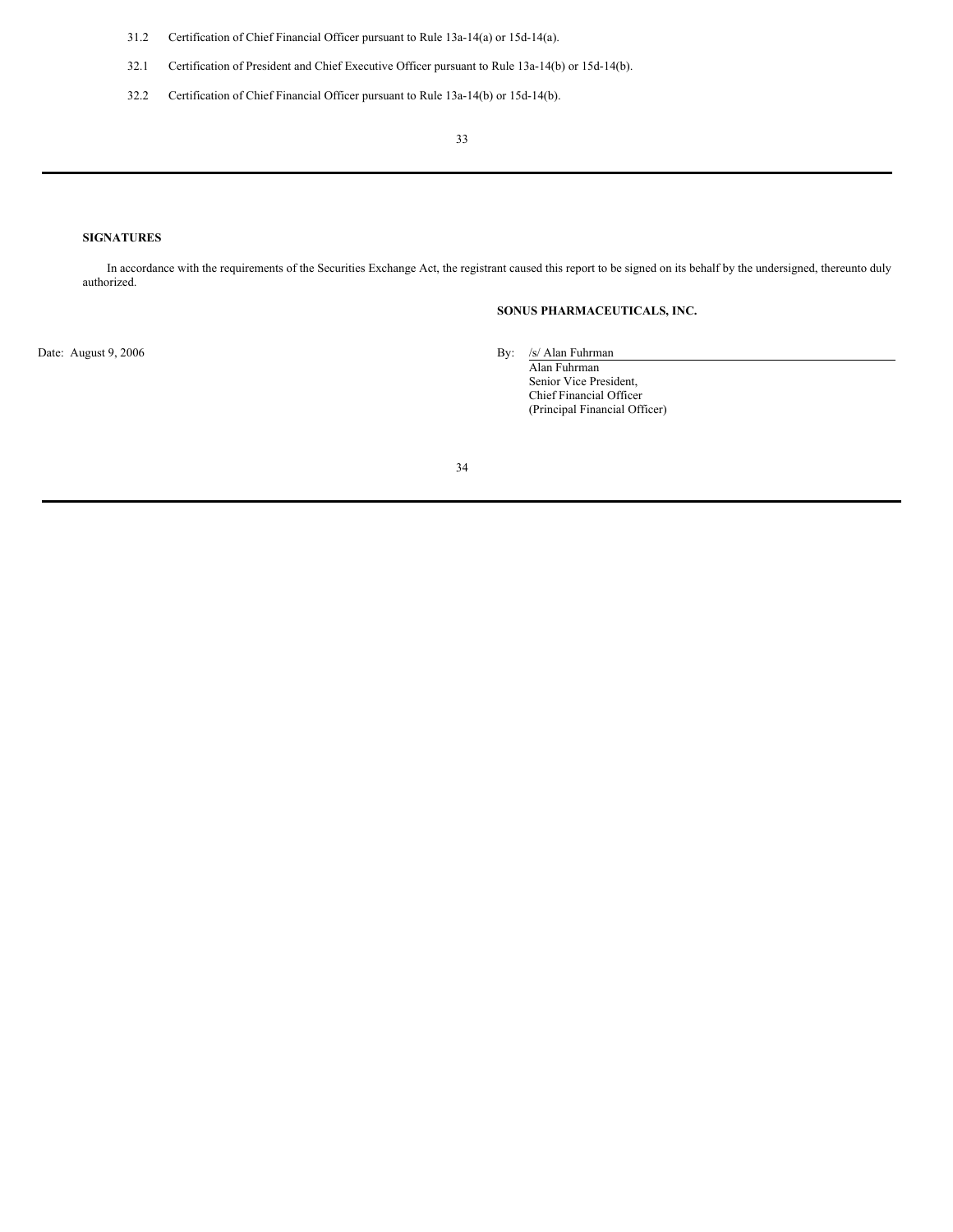# **Certification Pursuant to Rule 13a-14(a) or Rule 15d-14(a) of the Securities Exchange Act of 1934**

I, Michael A. Martino, certify that:

- 1. I have reviewed this quarterly report on Form 10-Q of Sonus Pharmaceuticals, Inc.;
- 2. Based on my knowledge, this report does not contain any untrue statement of a material fact or omit to state a material fact necessary to make the statements made, in light of the circumstances under which such statements were made, not misleading with respect to the period covered by this report;
- 3. Based on my knowledge, the financial statements, and other financial information included in this report, fairly present in all material respects the financial condition, results of operations and cash flows of the registrant as of, and for, the periods presented in this report;
- 4. The registrant's other certifying officer and I are responsible for establishing and maintaining disclosure controls and procedures (as defined in Exchange Act Rules 13a-15(e) and 15d-15(e)) and internal control over financial reporting (as defined in Exchange Act Rules 13a-15(f) and 15d-15(f)) for the registrant and have:
	- (a) Designed such disclosure controls and procedures, or caused such disclosure controls and procedures to be designed under our supervision, to ensure that material information relating to the registrant, including its consolidated subsidiaries, is made known to us by others within those entities, particularly during the period in which this report is being prepared;
	- (b) Designed such internal control over financial reporting, or caused such internal control over financial reporting to be designed under our supervision, to provide reasonable assurance regarding the reliability of financial reporting and the preparation of financial statements for external purposes in accordance with generally accepted accounting principles;
	- (c) Evaluated the effectiveness of the registrant's disclosure controls and procedures and presented in this report our conclusions about the effectiveness of the disclosure controls and procedures, as of the end of the period covered by this report based on such evaluation; and
	- (d) Disclosed in this report any change in the registrant's internal control over financial reporting that occurred during the registrant's most recent fiscal quarter (the registrant's fourth fiscal quarter in the case of an annual report) that has materially affected, or is reasonably likely to materially affect, the registrant's internal control over financial reporting; and
- 5. The registrant's other certifying officer and I have disclosed, based on our most recent evaluation of internal control over financial reporting, to the registrant's auditors and the audit committee of the registrant's board of directors (or persons performing the equivalent functions):
	- (a) all significant deficiencies and material weaknesses in the design or operation of internal control over financial reporting which are reasonably likely to adversely affect the registrant's ability to record, process, summarize and report financial information; and
	- (b) any fraud, whether or not material, that involves management or other employees who have a significant role in the registrant's internal control over financial reporting.

Date: August 9, 2006

/s/ MICHAEL A. MARTINO Michael A. Martino President and Chief Executive Officer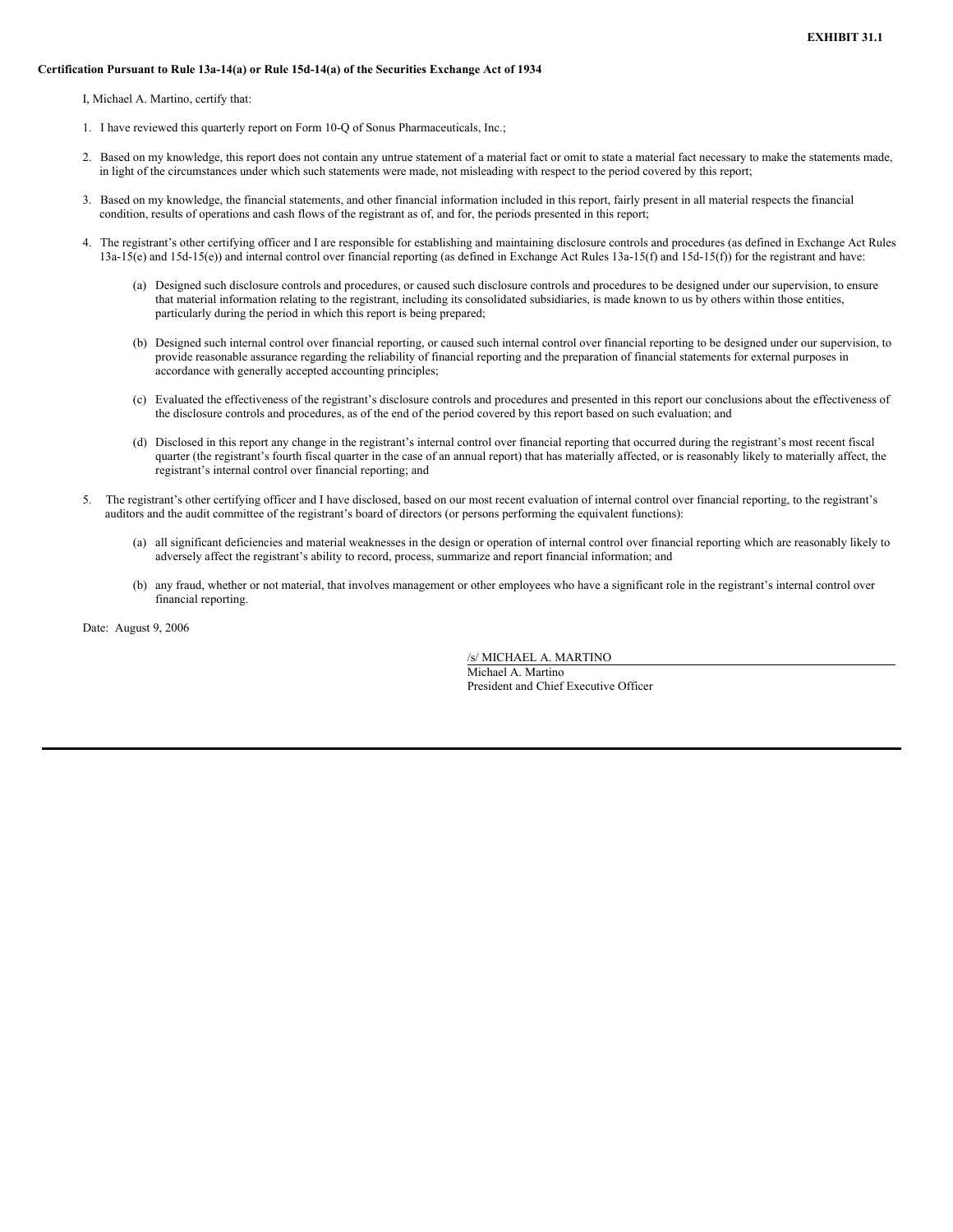# **Certification Pursuant to Rule 13a-14(a) or Rule 15d-14(a) of the Securities Exchange Act of 1934**

I, Alan Fuhrman, certify that:

- 1. I have reviewed this quarterly report on Form 10-Q of Sonus Pharmaceuticals, Inc.;
- 2. Based on my knowledge, this report does not contain any untrue statement of a material fact or omit to state a material fact necessary to make the statements made, in light of the circumstances under which such statements were made, not misleading with respect to the period covered by this report;
- 3. Based on my knowledge, the financial statements, and other financial information included in this report, fairly present in all material respects the financial condition, results of operations and cash flows of the registrant as of, and for, the periods presented in this report;
- 4. The registrant's other certifying officer and I are responsible for establishing and maintaining disclosure controls and procedures (as defined in Exchange Act Rules 13a-15(e) and 15d-15(e)) and internal control over financial reporting (as defined in Exchange Act Rules 13a-15(f) and 15d-15(f)) for the registrant and have:
	- (a) Designed such disclosure controls and procedures, or caused such disclosure controls and procedures to be designed under our supervision, to ensure that material information relating to the registrant, including its consolidated subsidiaries, is made known to us by others within those entities, particularly during the period in which this report is being prepared;
	- (b) Designed such internal control over financial reporting, or caused such internal control over financial reporting to be designed under our supervision, to provide reasonable assurance regarding the reliability of financial reporting and the preparation of financial statements for external purposes in accordance with generally accepted accounting principles;
	- (c) Evaluated the effectiveness of the registrant's disclosure controls and procedures and presented in this report our conclusions about the effectiveness of the disclosure controls and procedures, as of the end of the period covered by this report based on such evaluation; and
	- (d) Disclosed in this report any change in the registrant's internal control over financial reporting that occurred during the registrant's most recent fiscal quarter (the registrant's fourth fiscal quarter in the case of an annual report) that has materially affected, or is reasonably likely to materially affect, the registrant's internal control over financial reporting; and
- 5. The registrant's other certifying officer and I have disclosed, based on our most recent evaluation of internal control over financial reporting, to the registrant's auditors and the audit committee of the registrant's board of directors (or persons performing the equivalent functions):
	- (a) all significant deficiencies and material weaknesses in the design or operation of internal control over financial reporting which are reasonably likely to adversely affect the registrant's ability to record, process, summarize and report financial information; and
	- (b) any fraud, whether or not material, that involves management or other employees who have a significant role in the registrant's internal control over financial reporting.

Date: August 9, 2006

/s/ Alan Fuhrman Alan Fuhrman Senior Vice President and Chief Financial Officer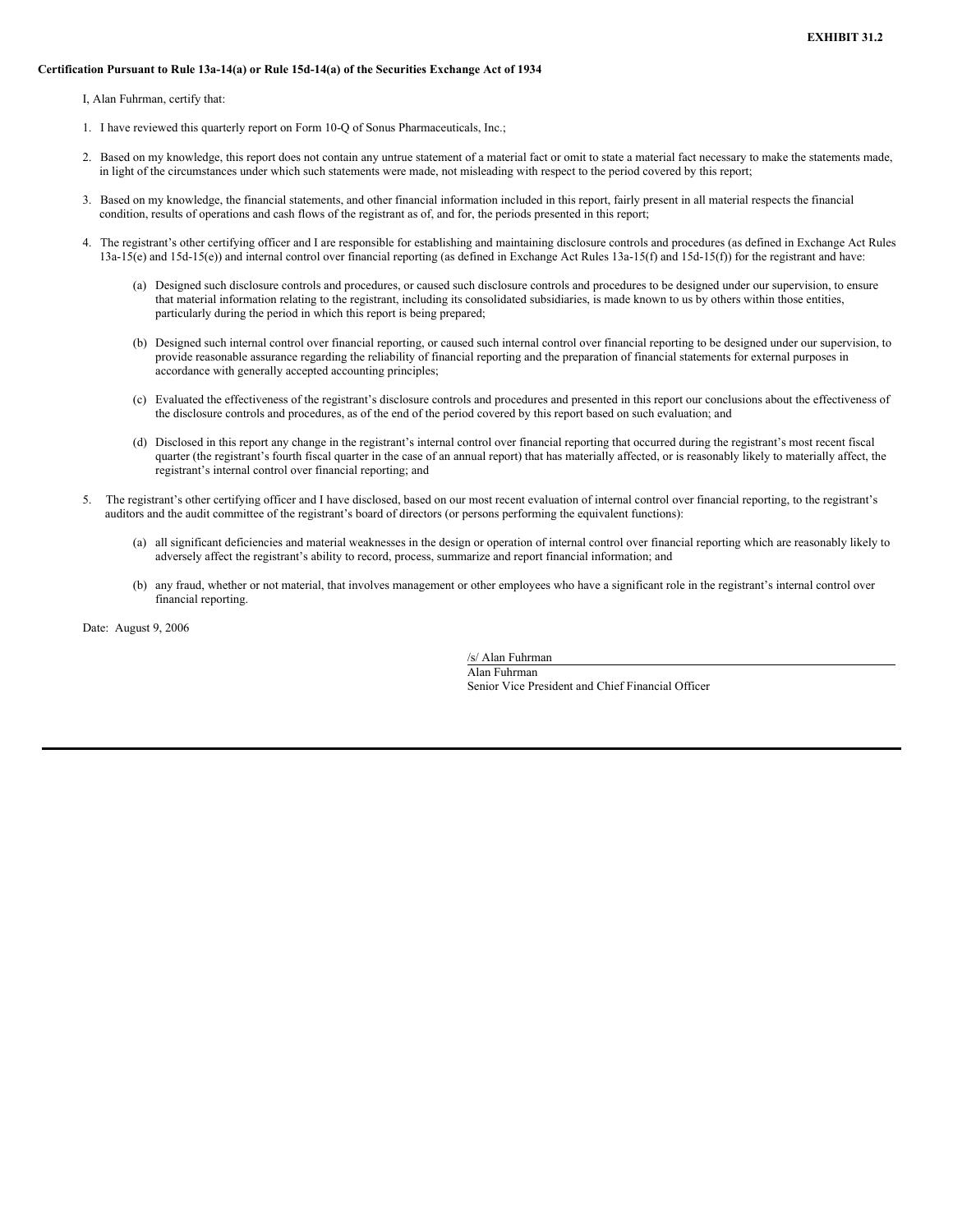# Certification Pursuant to Rule 13a-14(b) or Rule 15d-14(b) of the Securities Exchange Act of 1934 and U.S.C. Section 1350

I, Michael A. Martino, President and Chief Executive Officer of Sonus Pharmaceuticals, Inc. (the "Company"), certify, pursuant to Rule 13a-14(b) or Rule 15d-14(b) of the Securities Exchange Act of 1934 and 18 U.S.C. Section 1350, that:

- (1) the Quarterly Report on Form 10-Q of the Company for the quarterly period ended June 30, 2006 (the "Report") fully complies with the requirements of Section 13(a) or 15(d) of the Securities Exchange Act of 1934 (15 U.S.C. 78m or 780(d)); and
- (2) the information contained in the Report fairly presents, in all material respects, the financial condition and results of operations of the Company.

Dated: August 9, 2006

/s/ Michael A. Martino Michael A. Martino President and Chief Executive Officer